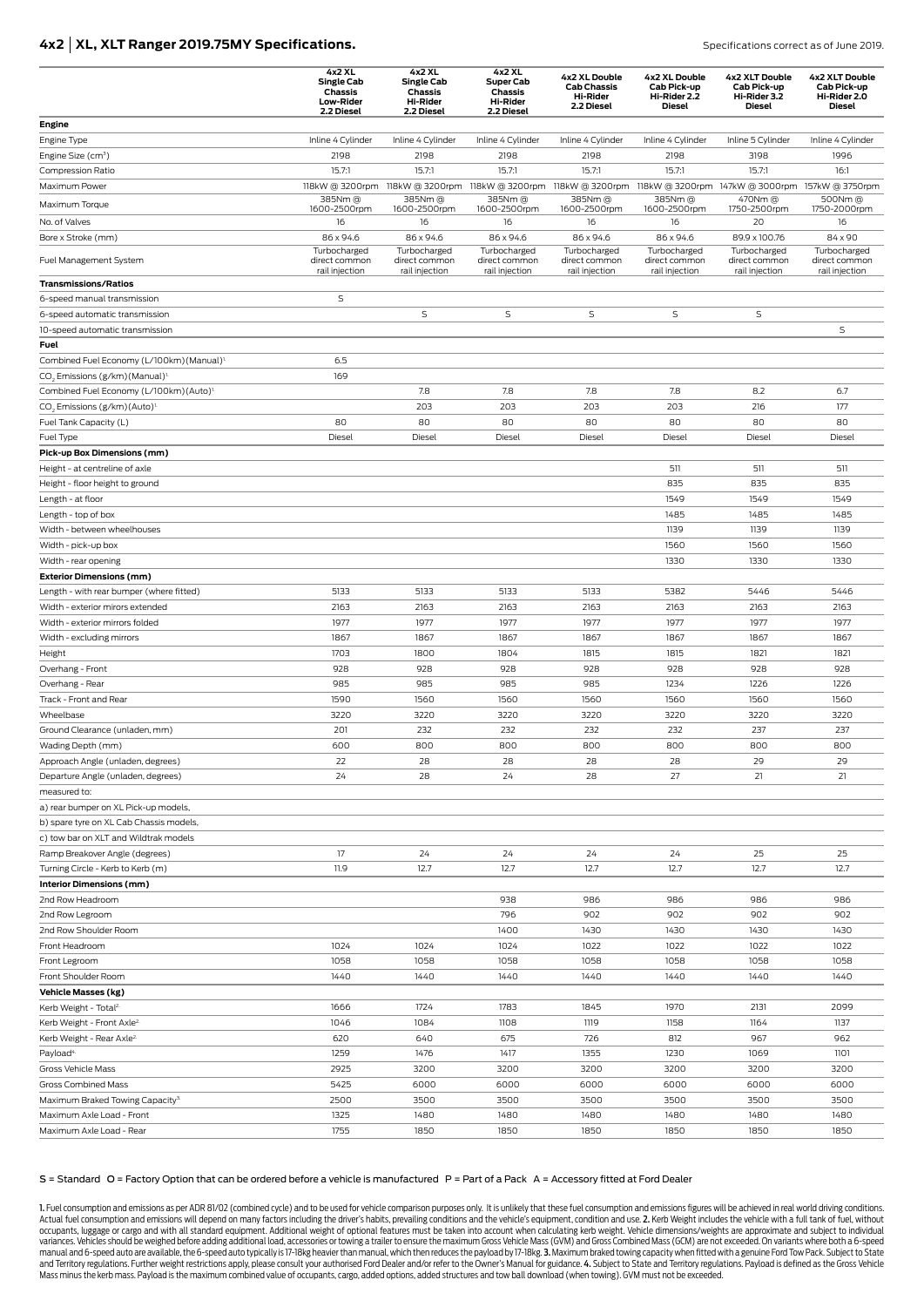# **4x2 | XL, XLT Ranger 2019.75MY Specifications.** Continued. **Specifications correct as of June 2019.** Specifications correct as of June 2019.

|                                                                                       | 4x2 XL<br><b>Single Cab</b><br>Chassis<br>Low-Rider<br>2.2 Diesel | 4x2 XL<br><b>Single Cab</b><br>Chassis<br>Hi-Rider<br>2.2 Diesel | 4x2 XL<br><b>Super Cab</b><br>Chassis<br><b>Hi-Rider</b><br>2.2 Diesel | 4x2 XL Double<br><b>Cab Chassis</b><br><b>Hi-Rider</b><br>2.2 Diesel | 4x2 XL Double<br>Cab Pick-up<br>Hi-Rider 2.2<br>Diesel | 4x2 XLT Double<br>Cab Pick-up<br>Hi-Rider 3.2<br>Diesel | <b>4x2 XLT Double</b><br>Cab Pick-up<br>Hi-Rider 2.0<br><b>Diesel</b> |
|---------------------------------------------------------------------------------------|-------------------------------------------------------------------|------------------------------------------------------------------|------------------------------------------------------------------------|----------------------------------------------------------------------|--------------------------------------------------------|---------------------------------------------------------|-----------------------------------------------------------------------|
| <b>Exterior</b>                                                                       |                                                                   |                                                                  |                                                                        |                                                                      |                                                        |                                                         |                                                                       |
| Centre High Mounted Stop Light                                                        |                                                                   |                                                                  |                                                                        |                                                                      | S                                                      | S                                                       | S                                                                     |
| Exterior Lighting - LED Daytime Running Lamps                                         |                                                                   |                                                                  |                                                                        |                                                                      |                                                        | S                                                       | S                                                                     |
| Exterior Door / Tailgate Handles - Black<br>Exterior Door / Tailgate Handles - Chrome | S                                                                 | S                                                                | S                                                                      | S                                                                    | $\mathsf S$                                            | $\mathsf S$                                             | S                                                                     |
| Exterior Door / Tailgate Handles - Bolder Grey                                        |                                                                   |                                                                  |                                                                        |                                                                      |                                                        |                                                         |                                                                       |
| Exterior Mirrors - Black                                                              | S                                                                 | $\mathsf S$                                                      | S                                                                      | S                                                                    | S                                                      |                                                         |                                                                       |
| Exterior Mirrors - Trivet Grey                                                        |                                                                   |                                                                  |                                                                        |                                                                      |                                                        |                                                         |                                                                       |
| Exterior Mirrors - Chrome                                                             |                                                                   |                                                                  |                                                                        |                                                                      |                                                        | S                                                       | S                                                                     |
| Exterior Mirrors - Bolder Grey                                                        |                                                                   |                                                                  |                                                                        |                                                                      |                                                        |                                                         |                                                                       |
| Exterior Mirrors - Power Adjustable                                                   | S                                                                 | S                                                                | S                                                                      | S                                                                    | S                                                      | S                                                       | S                                                                     |
| Exterior Mirrors - Power Folding & Heated with Turn Indicator                         |                                                                   |                                                                  |                                                                        |                                                                      |                                                        | S                                                       | S                                                                     |
| Exterior Mirrors - Puddle Lamps                                                       |                                                                   |                                                                  |                                                                        |                                                                      |                                                        |                                                         |                                                                       |
| Front Bumper - Body Colour                                                            | $\mathsf S$                                                       | S                                                                | $\mathsf S$                                                            | S                                                                    | $\mathsf S$                                            | S                                                       | S                                                                     |
| Front Bumper Insert - Body Colour with Silver Lower Insert                            |                                                                   |                                                                  |                                                                        |                                                                      |                                                        |                                                         |                                                                       |
| Exterior Lighting - Front Fog Lamps (Halogen)                                         |                                                                   |                                                                  |                                                                        |                                                                      |                                                        | S                                                       | S                                                                     |
| Exterior Lighting - Front Fog Lamps (LED)                                             |                                                                   |                                                                  |                                                                        |                                                                      |                                                        |                                                         |                                                                       |
| Grille - Black                                                                        | S                                                                 | S                                                                | S                                                                      | S                                                                    | S                                                      |                                                         |                                                                       |
| Grille - Trivet Grey<br>Grille - Chrome                                               |                                                                   |                                                                  |                                                                        |                                                                      |                                                        | S                                                       | $\mathsf S$                                                           |
| Grille - Bolder Grey                                                                  |                                                                   |                                                                  |                                                                        |                                                                      |                                                        |                                                         |                                                                       |
| Exterior Lighting - High Intensity Discharge (HID) headlamps                          |                                                                   |                                                                  |                                                                        |                                                                      |                                                        | S                                                       | S                                                                     |
| Mud Flaps - Front and Rear <sup>5.</sup>                                              | $\mathsf S$                                                       | $\mathsf S$                                                      | $\mathsf S$                                                            | S                                                                    | $\mathsf S$                                            | $\mathsf S$                                             | S                                                                     |
| Privacy Glass                                                                         |                                                                   |                                                                  |                                                                        |                                                                      |                                                        | S                                                       | S                                                                     |
| Rear Bumper - Body Colour                                                             |                                                                   |                                                                  |                                                                        |                                                                      | S                                                      |                                                         |                                                                       |
| Rear Bumper - Chrome Steel                                                            |                                                                   |                                                                  |                                                                        |                                                                      |                                                        | S                                                       | $\mathsf S$                                                           |
| Rear Bumper - Bolder Grey                                                             |                                                                   |                                                                  |                                                                        |                                                                      |                                                        |                                                         |                                                                       |
| Side Steps - Black                                                                    |                                                                   |                                                                  |                                                                        |                                                                      |                                                        |                                                         |                                                                       |
| Side Steps - Black with Silver Inserts                                                |                                                                   |                                                                  |                                                                        |                                                                      |                                                        |                                                         |                                                                       |
| Rear Sports Bar - Chrome Tubular                                                      |                                                                   |                                                                  |                                                                        |                                                                      |                                                        | S                                                       | S                                                                     |
| Rear Sports Bar - Sailplane                                                           |                                                                   |                                                                  |                                                                        |                                                                      |                                                        |                                                         |                                                                       |
| Tow Bar                                                                               |                                                                   |                                                                  |                                                                        |                                                                      |                                                        | S                                                       | S                                                                     |
| Wheels - 16" Steel<br>Wheels - 16" Alloy                                              | S                                                                 | S                                                                | S                                                                      | S                                                                    | S                                                      |                                                         |                                                                       |
| Wheels - 17" Alloy                                                                    |                                                                   |                                                                  |                                                                        |                                                                      |                                                        | S                                                       | S                                                                     |
| Wheels - 18" Alloy                                                                    |                                                                   |                                                                  |                                                                        |                                                                      |                                                        | O                                                       | $\circ$                                                               |
| <b>Load Box Elements Load Box Elements</b>                                            |                                                                   |                                                                  |                                                                        |                                                                      |                                                        |                                                         |                                                                       |
| Bedliner with 12V Socket                                                              |                                                                   |                                                                  |                                                                        |                                                                      |                                                        | S                                                       | S                                                                     |
| Inner Tie Downs                                                                       |                                                                   |                                                                  |                                                                        |                                                                      | $\mathsf S$                                            | S                                                       | S                                                                     |
| Load Box Illumination                                                                 |                                                                   |                                                                  |                                                                        |                                                                      | S                                                      | S                                                       | S                                                                     |
| Load Rest                                                                             |                                                                   |                                                                  |                                                                        |                                                                      | S                                                      |                                                         |                                                                       |
| Roller Shutter                                                                        |                                                                   |                                                                  |                                                                        |                                                                      |                                                        |                                                         |                                                                       |
| Tailgate Lock - Manual                                                                |                                                                   |                                                                  |                                                                        |                                                                      | $\mathsf S$                                            | S                                                       | $\mathsf S$                                                           |
| Tailgate Lock - Power (activated with Central Locking)                                |                                                                   |                                                                  |                                                                        |                                                                      |                                                        |                                                         |                                                                       |
| Tailgate with Lift Assistance                                                         |                                                                   |                                                                  |                                                                        |                                                                      | S                                                      | S                                                       | S                                                                     |
| Seating                                                                               |                                                                   |                                                                  |                                                                        |                                                                      |                                                        |                                                         |                                                                       |
| 6-way Manual Driver Seat Adjustment (plus Lumbar Support)                             | S                                                                 | S                                                                | S                                                                      | S                                                                    | S                                                      | S                                                       | S                                                                     |
| 8-way Power Driver Seat Adjustment (plus Lumbar Support)<br><b>Heated Front Seats</b> |                                                                   |                                                                  |                                                                        |                                                                      |                                                        |                                                         |                                                                       |
| XLT Leather Accented Seats (Black)                                                    |                                                                   |                                                                  |                                                                        |                                                                      |                                                        | О                                                       | $\circ$                                                               |
| Wildtrak Leather Accented Seats (Black with orange stitching)                         |                                                                   |                                                                  |                                                                        |                                                                      |                                                        |                                                         |                                                                       |
| <b>Comfort and Convenience</b>                                                        |                                                                   |                                                                  |                                                                        |                                                                      |                                                        |                                                         |                                                                       |
| 230V Inverter - Rear of Centre Console                                                |                                                                   |                                                                  | S                                                                      | S                                                                    | S                                                      | S                                                       | S                                                                     |
| Acoustic Windshield                                                                   | $\mathsf S$                                                       | S                                                                | S                                                                      | S                                                                    | S                                                      | S                                                       | S                                                                     |
| Ambient Lighting - Multi-Colour                                                       |                                                                   |                                                                  |                                                                        |                                                                      |                                                        |                                                         |                                                                       |
| Auxillary 12V Power Outlet - Lower Dashboard                                          | S                                                                 | S                                                                | S                                                                      | S                                                                    | S                                                      | S                                                       | S                                                                     |
| Auxillary 12V Power Outlet - Rear of Centre Console                                   |                                                                   |                                                                  |                                                                        |                                                                      |                                                        | S                                                       | S                                                                     |
| Centre Console - Single Lid with 2 Cup Holders & Coin Storage                         | S                                                                 | S                                                                | S                                                                      | S                                                                    | S                                                      | S                                                       | S                                                                     |
| Centre Console - Cooled                                                               |                                                                   |                                                                  |                                                                        |                                                                      |                                                        | S                                                       | S                                                                     |
| Child Seat Upper Anchorage Points (x 2)                                               |                                                                   |                                                                  | S                                                                      | S                                                                    | S                                                      | S                                                       | S                                                                     |
| Child Seat ISOFIX Anchorage Points (x 2)                                              |                                                                   |                                                                  |                                                                        | S                                                                    | S                                                      | S                                                       | S                                                                     |
| Climate Control - Single Zone Manual                                                  | S                                                                 | S                                                                | S                                                                      | S                                                                    | $\sf S$                                                |                                                         |                                                                       |
| Climate Control - Dual Zone Automatic                                                 |                                                                   |                                                                  |                                                                        |                                                                      |                                                        | S                                                       | S                                                                     |
| Dual Colour 4.2" Instrumentation Screens                                              |                                                                   |                                                                  |                                                                        |                                                                      |                                                        | S                                                       | S                                                                     |
| Floor Coverings - Vinyl                                                               | S                                                                 | S                                                                | S                                                                      | S                                                                    | S                                                      |                                                         |                                                                       |
| Floor Coverings - Carpet                                                              |                                                                   |                                                                  |                                                                        |                                                                      |                                                        | S                                                       | S                                                                     |
| Floor Mats - Driver Only                                                              |                                                                   |                                                                  |                                                                        |                                                                      |                                                        | S                                                       | S                                                                     |
| Floor Mats (Wildtrak) - All Positions<br>Headlamps - Auto On/Off Function             | S                                                                 | S                                                                | S                                                                      | S                                                                    | S                                                      | S                                                       | S                                                                     |
| Leather Wrapped Steering Wheel & Gear Knob                                            |                                                                   |                                                                  |                                                                        |                                                                      |                                                        | S                                                       | S                                                                     |

S = Standard O = Factory Option that can be ordered before a vehicle is manufactured P = Part of a Pack A = Accessory fitted at Ford Dealer

5. Rear mud flaps on pick-up models only.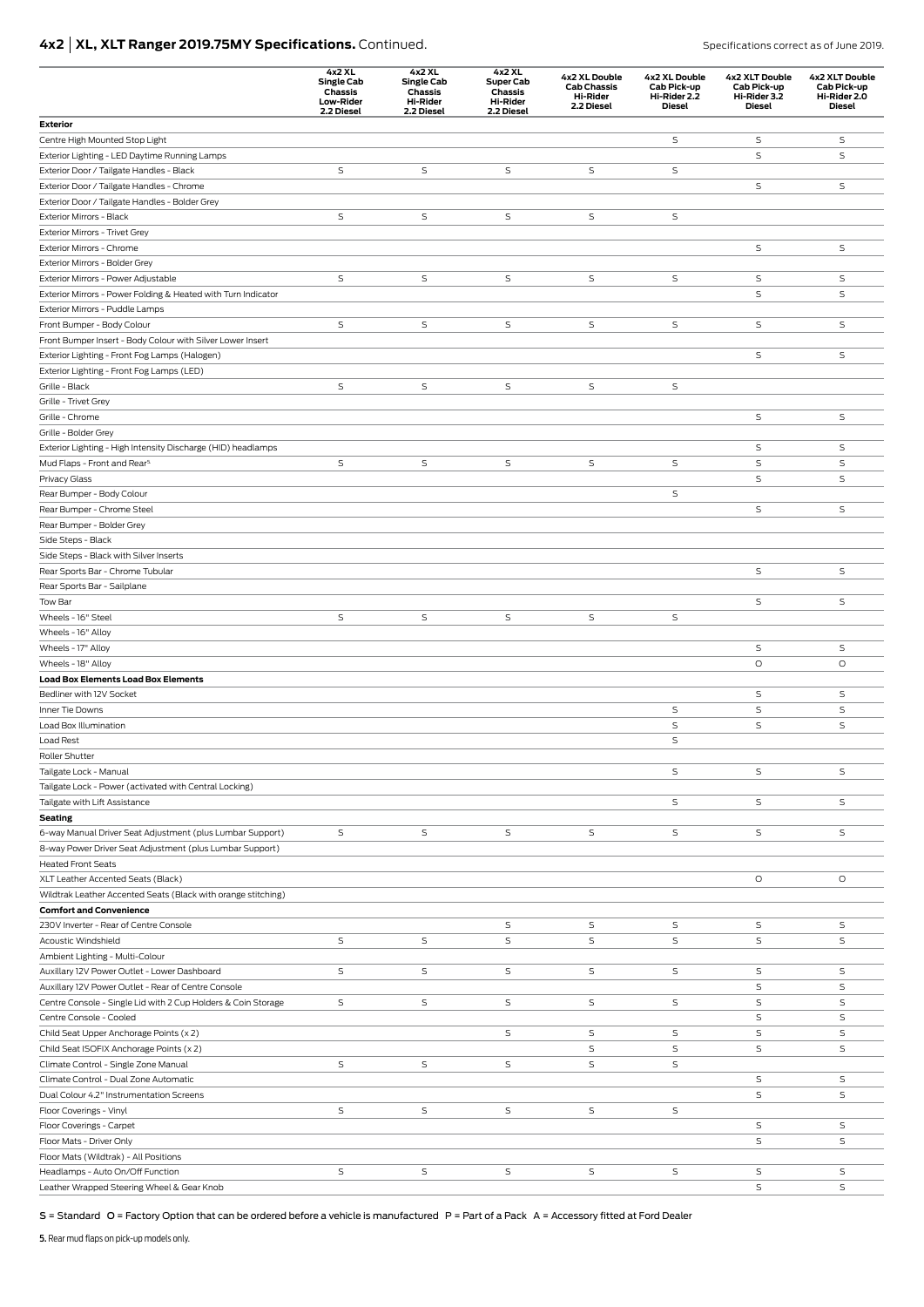### **4x2 | XL, XLT Ranger 2019.75MY Specifications.** Continued. Specifications correct as of June 2019.

|                                                                                                                                                                                                                                                          | 4x2 XL<br><b>Single Cab</b><br>Chassis<br><b>Low-Rider</b><br>2.2 Diesel | 4x2 XL<br><b>Single Cab</b><br>Chassis<br><b>Hi-Rider</b><br>2.2 Diesel | 4x2 XL<br><b>Super Cab</b><br>Chassis<br><b>Hi-Rider</b><br>2.2 Diesel | 4x2 XL Double<br><b>Cab Chassis</b><br><b>Hi-Rider</b><br>2.2 Diesel | 4x2 XL Double<br>Cab Pick-up<br>Hi-Rider 2.2<br><b>Diesel</b> | 4x2 XLT Double<br>Cab Pick-up<br>Hi-Rider 3.2<br><b>Diesel</b> | 4x2 XLT Double<br>Cab Pick-up<br>Hi-Rider 2.0<br><b>Diesel</b> |
|----------------------------------------------------------------------------------------------------------------------------------------------------------------------------------------------------------------------------------------------------------|--------------------------------------------------------------------------|-------------------------------------------------------------------------|------------------------------------------------------------------------|----------------------------------------------------------------------|---------------------------------------------------------------|----------------------------------------------------------------|----------------------------------------------------------------|
| Comfort and Convenience - Cont.                                                                                                                                                                                                                          |                                                                          |                                                                         |                                                                        |                                                                      |                                                               |                                                                |                                                                |
| Power Front Windows (Auto Driver)                                                                                                                                                                                                                        | $\mathsf S$                                                              | S                                                                       | S                                                                      | S                                                                    | S                                                             | S                                                              | S                                                              |
| Power Rear Windows                                                                                                                                                                                                                                       |                                                                          |                                                                         |                                                                        | $\mathsf S$                                                          | S                                                             | S                                                              | $\mathsf S$                                                    |
| Rain Sensing Windscreen Wipers                                                                                                                                                                                                                           |                                                                          |                                                                         |                                                                        |                                                                      |                                                               | S                                                              | S                                                              |
| Rear Window Defrost                                                                                                                                                                                                                                      | $\mathsf S$                                                              | S                                                                       | S                                                                      | $\mathsf S$                                                          | S                                                             | S                                                              | S                                                              |
| Rear View Mirror - Manual Day/Night Inside                                                                                                                                                                                                               | $\mathsf S$                                                              | S                                                                       | $\mathsf S$                                                            | S                                                                    | S                                                             |                                                                |                                                                |
| Rear View Mirror - Electrochromatic                                                                                                                                                                                                                      |                                                                          |                                                                         |                                                                        |                                                                      |                                                               | S                                                              | S                                                              |
| <b>Audio And Communication</b>                                                                                                                                                                                                                           |                                                                          |                                                                         |                                                                        |                                                                      |                                                               |                                                                |                                                                |
| 4.2" Colour Multi-Function Display                                                                                                                                                                                                                       | $\mathsf S$                                                              | S                                                                       | S                                                                      | S                                                                    | S                                                             |                                                                |                                                                |
| 8" Colour Touch Screen                                                                                                                                                                                                                                   |                                                                          |                                                                         |                                                                        |                                                                      |                                                               | S                                                              | $\mathsf S$                                                    |
| 4 Speakers (2 Tweeters, 2 Woofers)                                                                                                                                                                                                                       | $\mathsf S$                                                              | S                                                                       |                                                                        |                                                                      |                                                               |                                                                |                                                                |
| 6 Speakers (2 Tweeters, 4 Woofers)                                                                                                                                                                                                                       |                                                                          |                                                                         | S                                                                      | $\mathsf S$                                                          | $\mathsf S$                                                   | S                                                              | $\mathsf S$                                                    |
| AM/FM Stereo Radio                                                                                                                                                                                                                                       | $\mathsf S$                                                              | S                                                                       | $\mathsf S$                                                            | S                                                                    | S                                                             | S                                                              | $\mathsf S$                                                    |
| Apple CarPlay & Android Auto <sup>6.</sup>                                                                                                                                                                                                               |                                                                          |                                                                         |                                                                        |                                                                      |                                                               | S                                                              | S                                                              |
| Bluetooth® with Phone/Audio Streaming <sup>7.</sup>                                                                                                                                                                                                      | S                                                                        | S                                                                       | S                                                                      | S                                                                    | S                                                             | S                                                              | $\mathsf S$                                                    |
| CD Player (MP3 compatible)                                                                                                                                                                                                                               | $\mathsf S$                                                              | S                                                                       | S                                                                      | S                                                                    | S                                                             | S                                                              | S                                                              |
| DAB+ Digital Radio                                                                                                                                                                                                                                       |                                                                          |                                                                         |                                                                        |                                                                      |                                                               | S                                                              | S                                                              |
| Satellite Navigation with Traffic Message Channel <sup>8.</sup>                                                                                                                                                                                          |                                                                          |                                                                         |                                                                        |                                                                      |                                                               | S                                                              | $\mathsf S$                                                    |
| SYNC® with Voice-Activated Controls <sup>9.</sup>                                                                                                                                                                                                        | $\mathsf S$                                                              | S                                                                       | S                                                                      | $\mathsf S$                                                          | S                                                             |                                                                |                                                                |
| SYNC®3 with Voice-Activated Controls <sup>9.</sup>                                                                                                                                                                                                       |                                                                          |                                                                         |                                                                        |                                                                      |                                                               | S                                                              | S                                                              |
| USB Ports x 2                                                                                                                                                                                                                                            | $\mathsf S$                                                              | S                                                                       | S                                                                      | S                                                                    | S                                                             | S                                                              | S                                                              |
| Safety, Security and Driver Assistance                                                                                                                                                                                                                   |                                                                          |                                                                         |                                                                        |                                                                      |                                                               |                                                                |                                                                |
| 3 Point Lap Sash Seat Belt - All Positions                                                                                                                                                                                                               | S                                                                        | S                                                                       | S                                                                      | S                                                                    | S                                                             | S                                                              | $\mathsf S$                                                    |
| Adaptive Cruise Control <sup>10.</sup>                                                                                                                                                                                                                   |                                                                          |                                                                         |                                                                        |                                                                      |                                                               | P                                                              | P                                                              |
| Adjustable Speed Limiter                                                                                                                                                                                                                                 | $\mathsf S$                                                              | S                                                                       | S                                                                      | S                                                                    | S                                                             | S                                                              | $\mathsf S$                                                    |
| Airbags - Driver and Front Passenger                                                                                                                                                                                                                     | $\mathsf S$                                                              | S                                                                       | $\mathsf S$                                                            | S                                                                    | $\mathsf S$                                                   | S                                                              | $\mathsf S$                                                    |
| Airbags - Front Seat Side                                                                                                                                                                                                                                | $\mathsf S$                                                              | S                                                                       | $\mathsf S$                                                            | $\mathsf S$                                                          | S                                                             | S                                                              | $\mathsf S$                                                    |
| Airbags - Side Curtain (Full Length)                                                                                                                                                                                                                     | $\mathsf S$                                                              | S                                                                       | $\mathsf S$                                                            | S                                                                    | $\mathsf S$                                                   | S                                                              | S                                                              |
| Alarm with Perimeter, Interior Motion and                                                                                                                                                                                                                |                                                                          |                                                                         |                                                                        |                                                                      |                                                               | S                                                              | $\mathsf S$                                                    |
| Vehicle Inclination Sensors                                                                                                                                                                                                                              |                                                                          |                                                                         |                                                                        |                                                                      |                                                               |                                                                |                                                                |
| Anti-Lock Braking System (ABS) <sup>10.</sup>                                                                                                                                                                                                            | $\mathsf S$                                                              | S                                                                       | S                                                                      | S                                                                    | S                                                             | S                                                              | S                                                              |
| Auto High Beam <sup>10.</sup>                                                                                                                                                                                                                            | $\mathsf S$                                                              | S                                                                       | S                                                                      | $\mathsf S$                                                          | $\mathsf S$                                                   | S                                                              | S                                                              |
| Beltminder <sup>™</sup> - All Positions                                                                                                                                                                                                                  | $\mathsf S$                                                              | S                                                                       | $\mathsf S$                                                            | $\mathsf S$                                                          | $\mathsf S$                                                   | S                                                              | $\mathsf S$                                                    |
| Cruise Control                                                                                                                                                                                                                                           | $\mathsf S$                                                              | S                                                                       | $\mathsf S$                                                            | $\mathsf S$                                                          | S                                                             | S                                                              | S                                                              |
| Driver Impairment Monitor <sup>10.</sup>                                                                                                                                                                                                                 | $\mathsf S$                                                              | S                                                                       | S                                                                      | S                                                                    | $\mathsf S$                                                   | S                                                              | $\mathsf S$                                                    |
| Dynamic Stability Control (DSC) <sup>10.</sup>                                                                                                                                                                                                           | $\mathsf S$                                                              | S                                                                       | $\mathsf S$                                                            | S                                                                    | S                                                             | S                                                              | $\mathsf S$                                                    |
| Emergency Assistance <sup>11.</sup>                                                                                                                                                                                                                      | $\mathsf S$                                                              | S                                                                       | $\mathsf S$                                                            | S                                                                    | S                                                             | S                                                              | S                                                              |
| <b>Emergency Brake Assist</b>                                                                                                                                                                                                                            | $\mathsf S$                                                              | S                                                                       | $\mathsf S$                                                            | S                                                                    | S                                                             | S                                                              | $\mathsf S$                                                    |
| Emergency Brake Light                                                                                                                                                                                                                                    | $\mathsf S$                                                              | S                                                                       | $\mathsf S$                                                            | S                                                                    | S                                                             | S                                                              | $\mathsf S$                                                    |
| Hill Descent Control <sup>10.</sup>                                                                                                                                                                                                                      |                                                                          |                                                                         |                                                                        |                                                                      |                                                               |                                                                |                                                                |
| Hill Launch Assist <sup>10.</sup>                                                                                                                                                                                                                        | S                                                                        | S                                                                       | S                                                                      | S                                                                    | S                                                             | S                                                              | S                                                              |
| Lane Keeping Aid <sup>10.</sup>                                                                                                                                                                                                                          | $\mathsf S$                                                              | S                                                                       | $\mathsf S$                                                            | S                                                                    | $\mathsf S$                                                   | S                                                              | $\mathsf S$                                                    |
| Load Adaptive Control <sup>10.</sup>                                                                                                                                                                                                                     | S                                                                        | S                                                                       | S                                                                      | S                                                                    | S                                                             | S                                                              | S                                                              |
| MyKey®                                                                                                                                                                                                                                                   |                                                                          |                                                                         |                                                                        |                                                                      |                                                               | S                                                              | S                                                              |
| Parking Sensors - Front                                                                                                                                                                                                                                  |                                                                          |                                                                         |                                                                        |                                                                      |                                                               | S                                                              | $\mathsf S$                                                    |
| Parking Sensors - Rear                                                                                                                                                                                                                                   |                                                                          |                                                                         |                                                                        |                                                                      | S                                                             | S                                                              | $\mathsf S$                                                    |
| Pre-Collision Assist - AEB with Pedestrian Detection <sup>10.</sup>                                                                                                                                                                                      | S                                                                        | S                                                                       | S                                                                      | $\mathsf S$                                                          | S                                                             | S                                                              | S                                                              |
| Rear Differential - eLocking                                                                                                                                                                                                                             |                                                                          | S                                                                       | $\mathsf S$                                                            | $\mathsf S$                                                          | $\mathsf S$                                                   | S                                                              | $\mathsf S$                                                    |
| Rear View Camera                                                                                                                                                                                                                                         | А                                                                        | А                                                                       | А                                                                      | А                                                                    | S                                                             | S                                                              | S                                                              |
| Remote Keyless Entry - 1 Fob Provided                                                                                                                                                                                                                    | S                                                                        | S                                                                       | S                                                                      | $\mathsf S$                                                          | S                                                             |                                                                |                                                                |
| Roll Over Mitigation <sup>10.</sup>                                                                                                                                                                                                                      | $\mathsf S$                                                              | S                                                                       | $\mathsf S$                                                            | S                                                                    | $\mathsf S$                                                   | S                                                              | S                                                              |
| Semi-Auto Active Park Assist <sup>10.</sup>                                                                                                                                                                                                              |                                                                          |                                                                         |                                                                        |                                                                      |                                                               | P                                                              | P                                                              |
| Smart Keyless Entry with Push Button Start - 2 Fobs Provided                                                                                                                                                                                             |                                                                          |                                                                         |                                                                        |                                                                      |                                                               | S                                                              | S                                                              |
| Traction Control System <sup>10.</sup>                                                                                                                                                                                                                   | $\mathsf S$                                                              | S                                                                       | S                                                                      | $\mathsf S$                                                          | S                                                             | S                                                              | S                                                              |
| Traffic Sign Recognition <sup>10.</sup>                                                                                                                                                                                                                  | $\mathsf S$                                                              | S                                                                       | $\mathsf S$                                                            | S                                                                    | $\mathsf S$                                                   | S                                                              | $\mathsf S$                                                    |
| Trailer Sway Control <sup>10.</sup>                                                                                                                                                                                                                      | $\mathsf S$                                                              | S                                                                       | S                                                                      | S                                                                    | S                                                             | S                                                              | S                                                              |
| Tyre Pressure Monitoring System                                                                                                                                                                                                                          |                                                                          |                                                                         |                                                                        |                                                                      |                                                               | S                                                              | S                                                              |
| <b>Regular Production Options</b>                                                                                                                                                                                                                        |                                                                          |                                                                         |                                                                        |                                                                      |                                                               |                                                                |                                                                |
| Automatic Transmission                                                                                                                                                                                                                                   |                                                                          | S                                                                       | S                                                                      | S                                                                    | S                                                             | S                                                              | S                                                              |
| Black 18" Alloy Wheels                                                                                                                                                                                                                                   |                                                                          |                                                                         |                                                                        |                                                                      |                                                               | $\circ$                                                        | $\circ$                                                        |
| SYNC®3 Pack, including: SYNC®39, 8" Touch Screen, Satellite<br>Navigation <sup>8</sup> , Dual 4.2" Instrument Screens, DAB+ Digital Radio,<br>Dual Zone Climate Control, Smart Keyless Entry with Push Button<br>Start, Chrome Exterior Grille & Handles |                                                                          |                                                                         |                                                                        |                                                                      |                                                               |                                                                |                                                                |
| XLT Leather Accented Seats                                                                                                                                                                                                                               |                                                                          |                                                                         |                                                                        |                                                                      |                                                               | $\circ$                                                        | $\circ$                                                        |
| XLT Tech Pack, including: Adaptive Cruise Control <sup>10</sup> .,<br>Semi Auto Active Park Assist <sup>10.</sup>                                                                                                                                        |                                                                          |                                                                         |                                                                        |                                                                      |                                                               | O                                                              | O                                                              |
| Prestige Paint                                                                                                                                                                                                                                           | $\circ$                                                                  | O                                                                       | $\circ$                                                                | $\circ$                                                              | $\circ$                                                       | $\circ$                                                        | $\circ$                                                        |

#### S = Standard O = Factory Option that can be ordered before a vehicle is manufactured P = Part of a Pack A = Accessory fitted at Ford Dealer

6. Apple CarPlay / Android Auto requires phone with compatible version of Apple iOS / Android™ (as applicable), active data service, and connection cable (sold separately). SYNC® does not control Apple CarPlay / Android A countries. Android Auto and Google Maps are trademarks of Google Inc. Ford Applink® is available on selected SYNC® models and is compatible with select smartphone platforms. Warning: Local laws prohibit some phone function an arrangement with Intelematics Australia Pty Ltd (Intelematics). The ongoing provision of this feature cannot be guaranteed if Ford's arrangements with Intelematics cease for any reason. 9. Not all SYNC® and SYNC®3 featu compatible with all phones. For compatibility, see ford.com.au/sync. 10. Driver-assist features are supplemental and do not replace the driver's attention, judgment and need to control the vehicle. May not operate in some road conditions (including at certain speeds) or adverse weather. II. Emergency Assistance feature needs a paired and in range mobile phone. Can activate in the event of a crash which deploys an airbag or activates the fue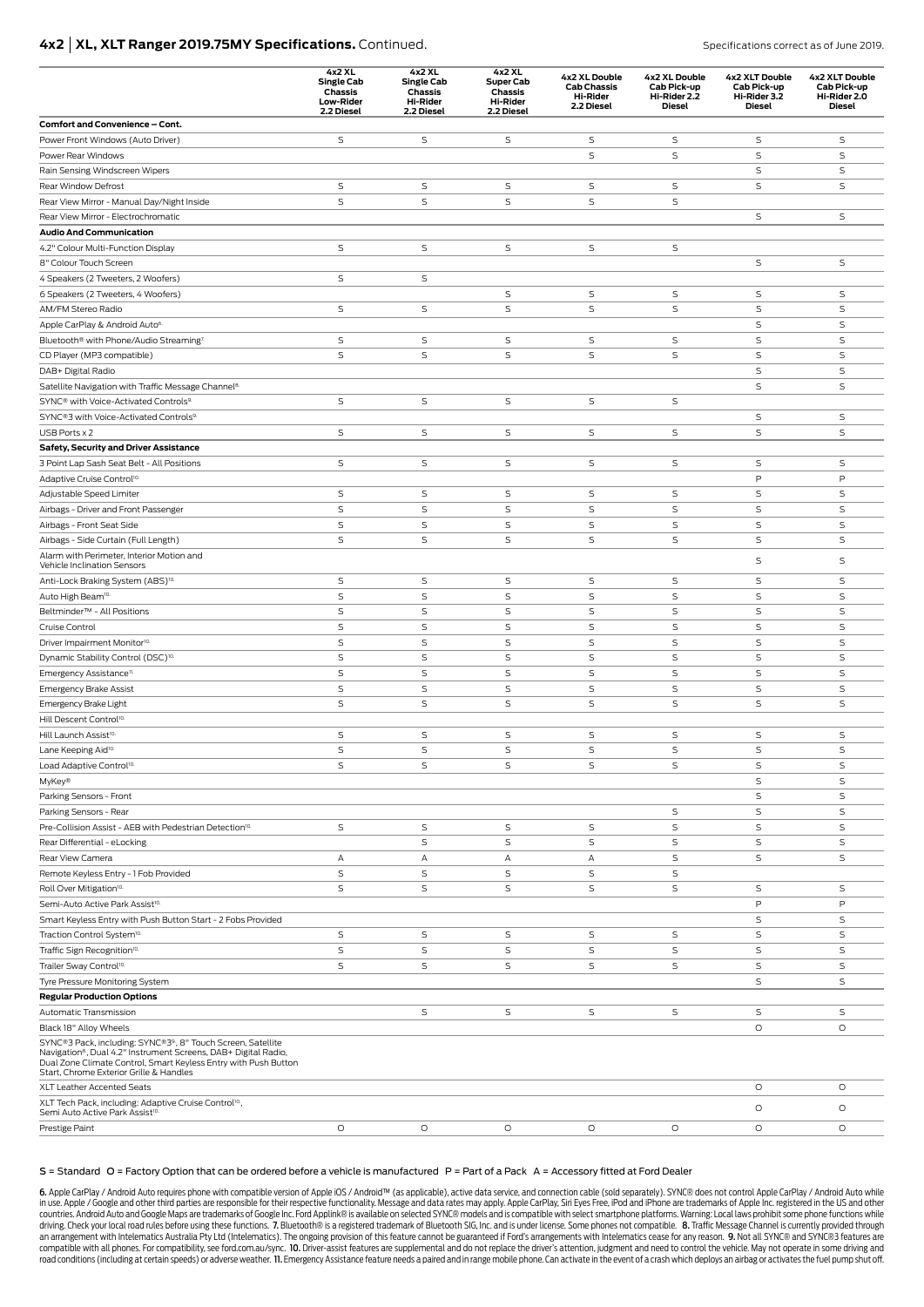### **4x4 | XL Ranger 2019.75MY Specifications. Specifications Correct as of June 2019. Specifications correct as of June 2019.**

|                                                        | 4x4 XL<br><b>Single Cab</b><br>Chassis | 4x4 XL<br><b>Super Cab</b><br>Chassis | 4x4 XL<br><b>Super Cab</b><br>Pick-up | 4x4 XL<br>Double Cab<br><b>Chassis</b> | 4x4 XL<br>Double Cab<br><b>Chassis</b><br>3.2 Diesel                                                            | 4x4 XL<br>Double Cab<br>Pick-up | 4x4 XL<br>Double Cab<br>Pick-up |
|--------------------------------------------------------|----------------------------------------|---------------------------------------|---------------------------------------|----------------------------------------|-----------------------------------------------------------------------------------------------------------------|---------------------------------|---------------------------------|
| Engine                                                 | 3.2 Diesel                             | 3.2 Diesel                            | 3.2 Diesel                            | 2.2 Diesel                             |                                                                                                                 | 2.2 Diesel                      | 3.2 Diesel                      |
| Engine Type                                            | Inline 5 Cylinder                      | Inline 5 Cylinder                     | Inline 5 Cylinder                     | Inline 4 Cylinder                      | Inline 5 Cylinder                                                                                               | Inline 4 Cylinder               | Inline 5 Cylinder               |
| Engine Size (cm <sup>3</sup> )                         | 3198                                   | 3198                                  | 3198                                  | 2198                                   | 3198                                                                                                            | 2198                            | 3198                            |
| <b>Compression Ratio</b>                               | 15.7:1                                 | 15.7:1                                | 15.7:1                                | 15.7:1                                 | 15.7:1                                                                                                          | 15.7:1                          | 15.7:1                          |
| Maximum Power                                          |                                        |                                       |                                       |                                        | 147kW @ 3000rpm 147kW @ 3000rpm 147kW @ 3000rpm 118kW @ 3200rpm 147kW @ 3000rpm 118kW @ 3200rpm 147kW @ 3000rpm |                                 |                                 |
| Maximum Torque                                         | 470Nm @                                | 470Nm @                               | 470Nm @                               | 385Nm @                                | 470Nm @                                                                                                         | 385Nm@                          | 470Nm @                         |
|                                                        | 1750-2500rpm                           | 1750-2500rpm                          | 1750-2500rpm                          | 1600-2500rpm                           | 1750-2500rpm                                                                                                    | 1600-2500rpm                    | 1750-2500rpm                    |
| No. of Valves                                          | 20                                     | 20                                    | 20                                    | 16                                     | 20                                                                                                              | 16                              | 20                              |
| Bore x Stroke (mm)                                     | 89.9 x 100.76<br>Turbocharged          | 89.9 x 100.76<br>Turbocharged         | 89.9 x 100.76<br>Turbocharged         | 86 x 94.6<br>Turbocharged              | 89.9 x 100.76<br>Turbocharged                                                                                   | 86 x 94.6<br>Turbocharged       | 89.9 x 100.76<br>Turbocharged   |
| Fuel Management System                                 | direct common<br>rail injection        | direct common<br>rail injection       | direct common<br>rail injection       | direct common<br>rail injection        | direct common<br>rail injection                                                                                 | direct common<br>rail injection | direct common<br>rail injection |
| <b>Transmissions/Ratios</b>                            |                                        |                                       |                                       |                                        |                                                                                                                 |                                 |                                 |
| 6-speed manual transmission                            | S                                      | S                                     |                                       |                                        | S                                                                                                               |                                 | S                               |
| 6-speed automatic transmission                         | O                                      | $\circ$                               | S                                     | $\mathsf S$                            | O                                                                                                               | S                               | $\circ$                         |
| 10-speed automatic transmission                        |                                        |                                       |                                       |                                        |                                                                                                                 |                                 |                                 |
| Fuel                                                   |                                        |                                       |                                       |                                        |                                                                                                                 |                                 |                                 |
| Combined Fuel Economy (L/100km) (Manual) <sup>1.</sup> | 8.3                                    | 8.3                                   |                                       |                                        | 8.3                                                                                                             |                                 | 8.3                             |
| CO <sub>2</sub> Emissions (g/km) (Manual) <sup>1</sup> | 218                                    | 218                                   |                                       |                                        | 218                                                                                                             |                                 | 218                             |
| Combined Fuel Economy (L/100km) (Auto) <sup>1.</sup>   | 8.7                                    | 8.7                                   | 8.7                                   | 8.0                                    | 8.7                                                                                                             | 8.0                             | 8.7                             |
| CO <sub>2</sub> Emissions (g/km) (Auto) <sup>1.</sup>  | 229                                    | 229                                   | 229                                   | 209                                    | 229                                                                                                             | 209                             | 229                             |
| Fuel Tank Capacity (L)                                 | 80                                     | 80                                    | 80                                    | 80                                     | 80                                                                                                              | 80                              | 80                              |
| Fuel Type                                              | Diesel                                 | Diesel                                | Diesel                                | Diesel                                 | Diesel                                                                                                          | Diesel                          | Diesel                          |
| Pick-up Box Dimensions (mm)                            |                                        |                                       |                                       |                                        |                                                                                                                 |                                 |                                 |
| Height - at centreline of axle                         |                                        |                                       | 511                                   |                                        |                                                                                                                 | 511                             | 511                             |
| Height - floor height to ground                        |                                        |                                       | 835                                   |                                        |                                                                                                                 | 835                             | 835                             |
| Length - at floor                                      |                                        |                                       | 1847                                  |                                        |                                                                                                                 | 1549                            | 1549                            |
| Length - top of box                                    |                                        |                                       | 1783                                  |                                        |                                                                                                                 | 1485                            | 1485                            |
| Width - between wheelhouses                            |                                        |                                       | 1139                                  |                                        |                                                                                                                 | 1139                            | 1139                            |
| Width - pick-up box                                    |                                        |                                       | 1560                                  |                                        |                                                                                                                 | 1560                            | 1560                            |
| Width - rear opening                                   |                                        |                                       | 1330                                  |                                        |                                                                                                                 | 1330                            | 1330                            |
| <b>Exterior Dimensions (mm)</b>                        |                                        |                                       |                                       |                                        |                                                                                                                 |                                 |                                 |
| Length - with rear bumper (where fitted)               | 5133                                   | 5133                                  | 5382                                  | 5133                                   | 5133                                                                                                            | 5382                            | 5382                            |
| Width - exterior mirors extended                       | 2163                                   | 2163                                  | 2163                                  | 2163                                   | 2163                                                                                                            | 2163                            | 2163                            |
| Width - exterior mirrors folded                        | 1977                                   | 1977                                  | 1977                                  | 1977                                   | 1977                                                                                                            | 1977                            | 1977                            |
| Width - excluding mirrors                              | 1867                                   | 1867                                  | 1867                                  | 1867                                   | 1867                                                                                                            | 1867                            | 1867                            |
| Height                                                 | 1800                                   | 1804                                  | 1804                                  | 1815                                   | 1815                                                                                                            | 1815                            | 1815                            |
| Overhang - Front                                       | 928                                    | 928                                   | 928                                   | 928                                    | 928                                                                                                             | 928                             | 928                             |
| Overhang - Rear                                        | 985                                    | 985                                   | 1234                                  | 985                                    | 985                                                                                                             | 1234                            | 1234                            |
| Track - Front and Rear<br>Wheelbase                    | 1560<br>3220                           | 1560<br>3220                          | 1560<br>3220                          | 1560<br>3220                           | 1560<br>3220                                                                                                    | 1560<br>3220                    | 1560<br>3220                    |
|                                                        | 232                                    | 232                                   | 232                                   | 232                                    | 232                                                                                                             | 232                             | 232                             |
| Ground Clearance (unladen, mm)<br>Wading Depth (mm)    | 800                                    | 800                                   | 800                                   | 800                                    | 800                                                                                                             | 800                             | 800                             |
| Approach Angle (unladen, degrees)                      | 28                                     | 28                                    | 28                                    | 28                                     | 28                                                                                                              | 28                              | 28                              |
| Departure Angle (unladen, degrees)                     | 28                                     | 28                                    | 27                                    | 28                                     | 28                                                                                                              | 27                              | 27                              |
| measured to:                                           |                                        |                                       |                                       |                                        |                                                                                                                 |                                 |                                 |
| a) rear bumper on XL Pick-up models,                   |                                        |                                       |                                       |                                        |                                                                                                                 |                                 |                                 |
| b) spare tyre on XL Cab Chassis models,                |                                        |                                       |                                       |                                        |                                                                                                                 |                                 |                                 |
| c) tow bar on XLT and Wildtrak models                  |                                        |                                       |                                       |                                        |                                                                                                                 |                                 |                                 |
| Ramp Breakover Angle (degrees)                         | 24                                     | 24                                    | 24                                    | 24                                     | 24                                                                                                              | 24                              | 24                              |
| Turning Circle - Kerb to Kerb (m)                      | 12.7                                   | 12.7                                  | 12.7                                  | 12.7                                   | 12.7                                                                                                            | 12.7                            | 12.7                            |
| Interior Dimensions (mm)                               |                                        |                                       |                                       |                                        |                                                                                                                 |                                 |                                 |
| 2nd Row Headroom                                       |                                        | 938                                   | 938                                   | 986                                    | 986                                                                                                             | 986                             | 986                             |
| 2nd Row Legroom                                        |                                        | 796                                   | 796                                   | 902                                    | 902                                                                                                             | 902                             | 902                             |
| 2nd Row Shoulder Room                                  |                                        | 1400                                  | 1400                                  | 1430                                   | 1430                                                                                                            | 1430                            | 1430                            |
| Front Headroom                                         | 1024                                   | 1024                                  | 1024                                  | 1022                                   | 1022                                                                                                            | 1022                            | 1022                            |
| Front Legroom                                          | 1058                                   | 1058                                  | 1058                                  | 1058                                   | 1058                                                                                                            | 1058                            | 1058                            |
| Front Shoulder Room                                    | 1440                                   | 1440                                  | 1440                                  | 1440                                   | 1440                                                                                                            | 1440                            | 1440                            |
| Vehicle Masses (kg)                                    |                                        |                                       |                                       |                                        |                                                                                                                 |                                 |                                 |
| Kerb Weight - Total <sup>2</sup>                       | 1869(M) / 1887(A)                      | 1933(M) / 1951(A)                     | 2085                                  | 1938                                   | 1995(M) / 2012(A)                                                                                               | 2064                            | 2118(M) / 2135(A)               |
| Kerb Weight - Front Axle <sup>2.</sup>                 | 1199(M) / 1217(A)                      | 1223(M) / 1241(A)                     | 1230                                  | 1195                                   | 1235(M) / 1253(A)                                                                                               | 1235                            | 1225(M) / 1243(A)               |
| Kerb Weight - Rear Axle <sup>2.</sup>                  | 670                                    | 710                                   | 855                                   | 743                                    | 760                                                                                                             | 829                             | 893                             |
| Payload <sup>4.</sup>                                  | 1331(M) / 1313(A)                      | 1267 (M) / 1249 (A)                   | 1115                                  | 1262                                   | 1205(M) / 1188(A)                                                                                               | 1136                            | 1082(M) / 1065(A)               |
| Gross Vehicle Mass                                     | 3200                                   | 3200                                  | 3200                                  | 3200                                   | 3200                                                                                                            | 3200                            | 3200                            |
| Gross Combined Mass                                    | 6000                                   | 6000                                  | 6000                                  | 6000                                   | 6000                                                                                                            | 6000                            | 6000                            |
| Maximum Braked Towing Capacity <sup>3.</sup>           | 3500                                   | 3500                                  | 3500                                  | 3500                                   | 3500                                                                                                            | 3500                            | 3500                            |
| Maximum Axle Load - Front                              | 1480                                   | 1480                                  | 1480                                  | 1480                                   | 1480                                                                                                            | 1480                            | 1480                            |
| Maximum Axle Load - Rear                               | 1850                                   | 1850                                  | 1850                                  | 1850                                   | 1850                                                                                                            | 1850                            | 1850                            |

#### S = Standard O = Factory Option that can be ordered before a vehicle is manufactured P = Part of a Pack A = Accessory fitted at Ford Dealer

1. Fuel consumption and emissions as per ADR 81/02 (combined cycle) and to be used for vehicle comparison purposes only. It is unlikely that these fuel consumption and emissions figures will be achieved in real world drivi Actual fuel consumption and emissions will depend on many factors including the driver's habits, prevailing conditions and the vehicle's equipment, condition and use. 2. Kerb Weight includes the vehicle with a full tank of occupants, luggage or cargo and with all standard equipment. Additional weight of optional features must be taken into account when calculating kerb weight. Vehicle dimensions/weights are approximate and subject to individ variances. Vehicles should be weighed before adding additional load, accessories or towing a trailer to ensure the maximum Gross Vehicle Mass (GVM) and Gross Combined Mass (GCM) are not exceeded. On variants where both a 6 Mass minus the kerb mass. Payload is the maximum combined value of occupants, cargo, added options, added structures and tow ball download (when towing). GVM must not be exceeded.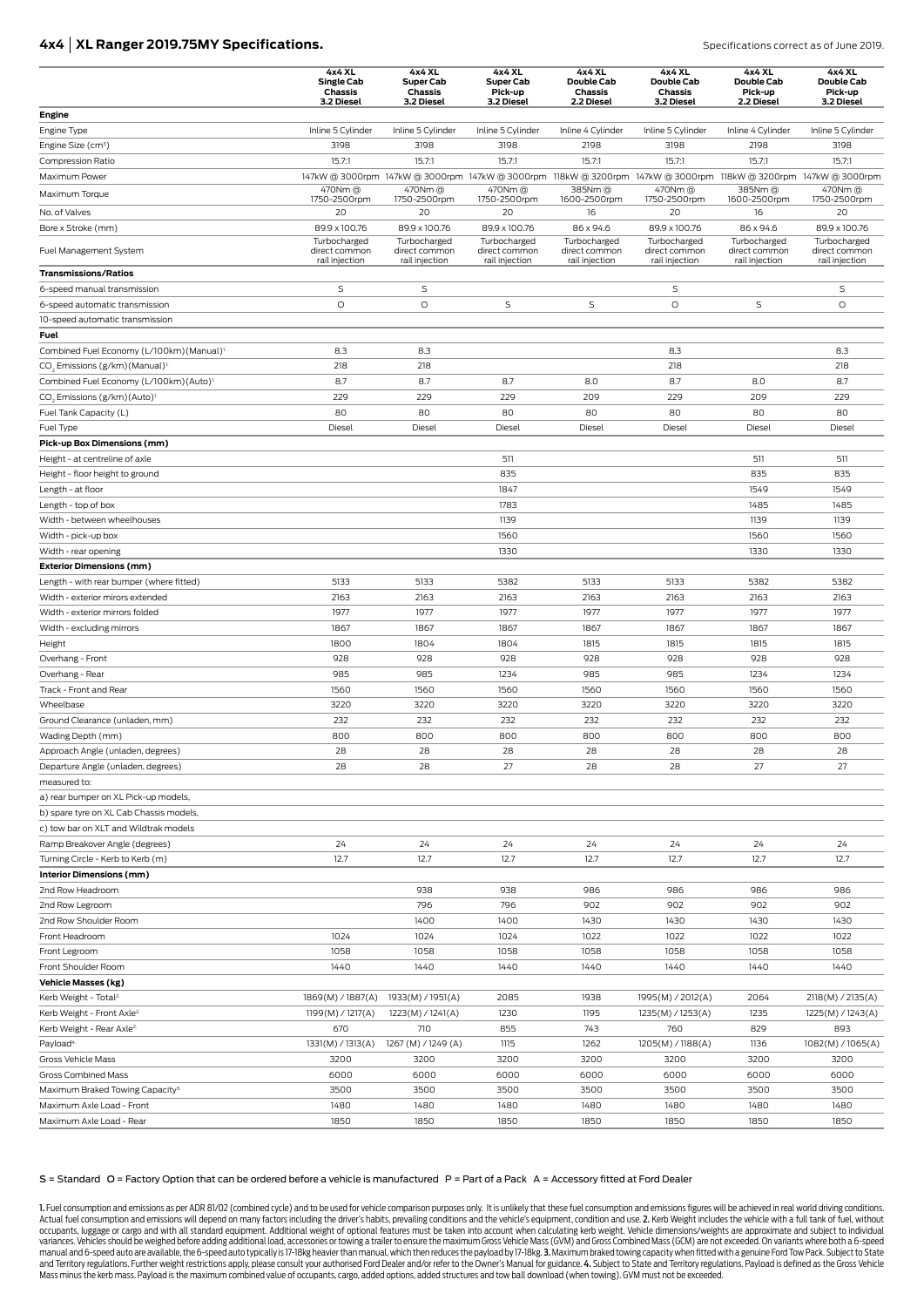# **4x4 | XL Ranger 2019.75MY Specifications.** Continued. **Specifications correct as of June 2019.** Specifications correct as of June 2019.

|                                                                                | 4x4 XL<br><b>Single Cab</b><br>Chassis<br>3.2 Diesel | 4x4 XL<br><b>Super Cab</b><br>Chassis<br>3.2 Diesel | 4x4 XL<br><b>Super Cab</b><br>Pick-up<br>3.2 Diesel | 4x4 XL<br>Double Cab<br><b>Chassis</b><br>2.2 Diesel | 4x4 XL<br>Double Cab<br>Chassis<br>3.2 Diesel | 4x4 XL<br>Double Cab<br>Pick-up<br>2.2 Diesel | 4x4 XL<br>Double Cab<br>Pick-up<br>3.2 Diesel |
|--------------------------------------------------------------------------------|------------------------------------------------------|-----------------------------------------------------|-----------------------------------------------------|------------------------------------------------------|-----------------------------------------------|-----------------------------------------------|-----------------------------------------------|
| <b>Exterior</b>                                                                |                                                      |                                                     |                                                     |                                                      |                                               |                                               |                                               |
| Centre High Mounted Stop Light                                                 |                                                      |                                                     | S                                                   |                                                      |                                               | S                                             | $\mathsf S$                                   |
| Exterior Lighting - LED Daytime Running Lamps                                  |                                                      |                                                     |                                                     |                                                      |                                               |                                               |                                               |
| Exterior Door / Tailgate Handles - Black                                       | S                                                    | $\mathsf S$                                         | S                                                   | S                                                    | S                                             | $\mathsf S$                                   | S                                             |
| Exterior Door / Tailgate Handles - Chrome                                      |                                                      |                                                     |                                                     |                                                      |                                               |                                               |                                               |
| Exterior Door / Tailgate Handles - Bolder Grey                                 |                                                      |                                                     |                                                     |                                                      |                                               |                                               |                                               |
| Exterior Mirrors - Black                                                       | S                                                    | $\mathsf S$                                         | S                                                   | S                                                    | S                                             | S                                             | S                                             |
| Exterior Mirrors - Trivet Grey                                                 |                                                      |                                                     |                                                     |                                                      |                                               |                                               |                                               |
| Exterior Mirrors - Chrome<br>Exterior Mirrors - Bolder Grey                    |                                                      |                                                     |                                                     |                                                      |                                               |                                               |                                               |
| Exterior Mirrors - Power Adjustable                                            | $\mathsf S$                                          | S                                                   | S                                                   | S                                                    | S                                             | S                                             | S                                             |
| Exterior Mirrors - Power Folding & Heated with Turn Indicator                  |                                                      |                                                     |                                                     |                                                      |                                               |                                               |                                               |
| Exterior Mirrors - Puddle Lamps                                                |                                                      |                                                     |                                                     |                                                      |                                               |                                               |                                               |
| Front Bumper - Body Colour                                                     | $\mathsf S$                                          | $\mathsf S$                                         | $\mathsf S$                                         | $\mathsf S$                                          | S                                             | S                                             | $\mathsf S$                                   |
| Front Bumper Insert - Body Colour with Silver Lower Insert                     |                                                      |                                                     |                                                     |                                                      |                                               |                                               |                                               |
| Exterior Lighting - Front Fog Lamps (Halogen)                                  |                                                      |                                                     |                                                     |                                                      |                                               |                                               |                                               |
| Exterior Lighting - Front Fog Lamps (LED)                                      |                                                      |                                                     |                                                     |                                                      |                                               |                                               |                                               |
| Grille - Black                                                                 | S                                                    | S                                                   | S                                                   | S                                                    | S                                             | S                                             | S                                             |
| Grille - Trivet Grey                                                           |                                                      |                                                     |                                                     |                                                      |                                               |                                               |                                               |
| Grille - Chrome                                                                |                                                      |                                                     |                                                     |                                                      |                                               |                                               |                                               |
| Grille - Bolder Grey                                                           |                                                      |                                                     |                                                     |                                                      |                                               |                                               |                                               |
| Exterior Lighting - High Intensity Discharge (HID) headlamps                   |                                                      |                                                     |                                                     |                                                      |                                               |                                               |                                               |
| Mud Flaps - Front and Rear <sup>5.</sup>                                       | S                                                    | S                                                   | S                                                   | S                                                    | S                                             | S                                             | S                                             |
| Privacy Glass                                                                  |                                                      |                                                     |                                                     |                                                      |                                               |                                               |                                               |
| Rear Bumper - Body Colour                                                      |                                                      |                                                     | S                                                   |                                                      |                                               | $\mathsf S$                                   | $\mathsf S$                                   |
| Rear Bumper - Chrome Steel                                                     |                                                      |                                                     |                                                     |                                                      |                                               |                                               |                                               |
| Rear Bumper - Bolder Grey                                                      |                                                      |                                                     |                                                     |                                                      |                                               |                                               |                                               |
| Side Steps - Black                                                             |                                                      |                                                     |                                                     |                                                      |                                               |                                               |                                               |
| Side Steps - Black with Silver Inserts                                         |                                                      |                                                     |                                                     |                                                      |                                               |                                               |                                               |
| Rear Sports Bar - Chrome Tubular                                               |                                                      |                                                     |                                                     |                                                      |                                               |                                               |                                               |
| Rear Sports Bar - Sailplane                                                    |                                                      |                                                     |                                                     |                                                      |                                               |                                               |                                               |
| Tow Bar                                                                        |                                                      |                                                     |                                                     |                                                      |                                               |                                               |                                               |
| Wheels - 16" Steel                                                             | S                                                    | S                                                   | S                                                   | $\mathsf S$                                          | S                                             | S                                             | S                                             |
| Wheels - 16" Alloy                                                             |                                                      |                                                     |                                                     |                                                      |                                               |                                               |                                               |
| Wheels - 17" Alloy                                                             |                                                      |                                                     |                                                     |                                                      |                                               |                                               |                                               |
| Wheels - 18" Alloy                                                             |                                                      |                                                     |                                                     |                                                      |                                               |                                               |                                               |
| <b>Load Box Elements Load Box Elements</b><br>Bedliner with 12V Socket         |                                                      |                                                     |                                                     |                                                      |                                               |                                               |                                               |
| Inner Tie Downs                                                                |                                                      |                                                     | S                                                   |                                                      |                                               | S                                             | S                                             |
| Load Box Illumination                                                          |                                                      |                                                     | $\mathsf S$                                         |                                                      |                                               | $\mathsf S$                                   | $\mathsf S$                                   |
| Load Rest                                                                      |                                                      |                                                     | $\mathsf S$                                         |                                                      |                                               | $\mathsf S$                                   | $\mathsf S$                                   |
| Roller Shutter                                                                 |                                                      |                                                     |                                                     |                                                      |                                               |                                               |                                               |
| Tailgate Lock - Manual                                                         |                                                      |                                                     | S                                                   |                                                      |                                               | S                                             | S                                             |
| Tailgate Lock - Power (activated with Central Locking)                         |                                                      |                                                     |                                                     |                                                      |                                               |                                               |                                               |
| Tailgate with Lift Assistance                                                  |                                                      |                                                     | S                                                   |                                                      |                                               | S                                             | S                                             |
| <b>Seating</b>                                                                 |                                                      |                                                     |                                                     |                                                      |                                               |                                               |                                               |
| 6-way Manual Driver Seat Adjustment (plus Lumbar Support)                      | S                                                    | S                                                   | S                                                   | S                                                    | S                                             | S                                             | S                                             |
| 8-way Power Driver Seat Adjustment (plus Lumbar Support)                       |                                                      |                                                     |                                                     |                                                      |                                               |                                               |                                               |
| <b>Heated Front Seats</b>                                                      |                                                      |                                                     |                                                     |                                                      |                                               |                                               |                                               |
| XLT Leather Accented Seats (Black)                                             |                                                      |                                                     |                                                     |                                                      |                                               |                                               |                                               |
| Wildtrak Leather Accented Seats (Black with orange stitching)                  |                                                      |                                                     |                                                     |                                                      |                                               |                                               |                                               |
| <b>Comfort and Convenience</b>                                                 |                                                      |                                                     |                                                     |                                                      |                                               |                                               |                                               |
| 230V Inverter - Rear of Centre Console                                         |                                                      | S                                                   | S                                                   | S                                                    | S                                             | S                                             | S                                             |
| Acoustic Windshield                                                            | S                                                    | S                                                   | S                                                   | S                                                    | S                                             | $\mathsf S$                                   | S                                             |
| Ambient Lighting - Multi-Colour                                                |                                                      |                                                     |                                                     |                                                      |                                               |                                               |                                               |
| Auxillary 12V Power Outlet - Lower Dashboard                                   | S                                                    | S                                                   | S                                                   | S                                                    | S                                             | S                                             | S                                             |
| Auxillary 12V Power Outlet - Rear of Centre Console                            |                                                      |                                                     |                                                     |                                                      |                                               |                                               |                                               |
| Centre Console - Single Lid with 2 Cup Holders & Coin Storage                  | S                                                    | S                                                   | S                                                   | S                                                    | S                                             | S                                             | S                                             |
| Centre Console - Cooled                                                        |                                                      |                                                     |                                                     |                                                      |                                               |                                               |                                               |
| Child Seat Upper Anchorage Points (x 2)                                        |                                                      | S                                                   | S                                                   | S                                                    | S                                             | S                                             | S                                             |
| Child Seat ISOFIX Anchorage Points (x 2)                                       |                                                      |                                                     |                                                     | $\mathsf S$                                          | S                                             | $\mathsf S$                                   | S                                             |
| Climate Control - Single Zone Manual                                           | S                                                    | S                                                   | S                                                   | S                                                    | S                                             | $\mathsf S$                                   | S                                             |
| Climate Control - Dual Zone Automatic                                          |                                                      |                                                     |                                                     |                                                      |                                               |                                               |                                               |
| Dual Colour 4.2" Instrumentation Screens                                       |                                                      |                                                     |                                                     |                                                      |                                               |                                               |                                               |
| Floor Coverings - Vinyl                                                        | S                                                    | S                                                   | S                                                   | S                                                    | S                                             | S                                             | S                                             |
| Floor Coverings - Carpet                                                       |                                                      |                                                     |                                                     |                                                      |                                               |                                               |                                               |
| Floor Mats - Driver Only                                                       |                                                      |                                                     |                                                     |                                                      |                                               |                                               |                                               |
| Floor Mats (Wildtrak) - All Positions                                          |                                                      |                                                     |                                                     |                                                      |                                               |                                               |                                               |
| Headlamps - Auto On/Off Function<br>Leather Wrapped Steering Wheel & Gear Knob | S                                                    | S                                                   | S                                                   | $\mathsf S$                                          | S                                             | S                                             | S                                             |
|                                                                                |                                                      |                                                     |                                                     |                                                      |                                               |                                               |                                               |

S = Standard O = Factory Option that can be ordered before a vehicle is manufactured P = Part of a Pack A = Accessory fitted at Ford Dealer

5. Rear mud flaps on pick-up models only.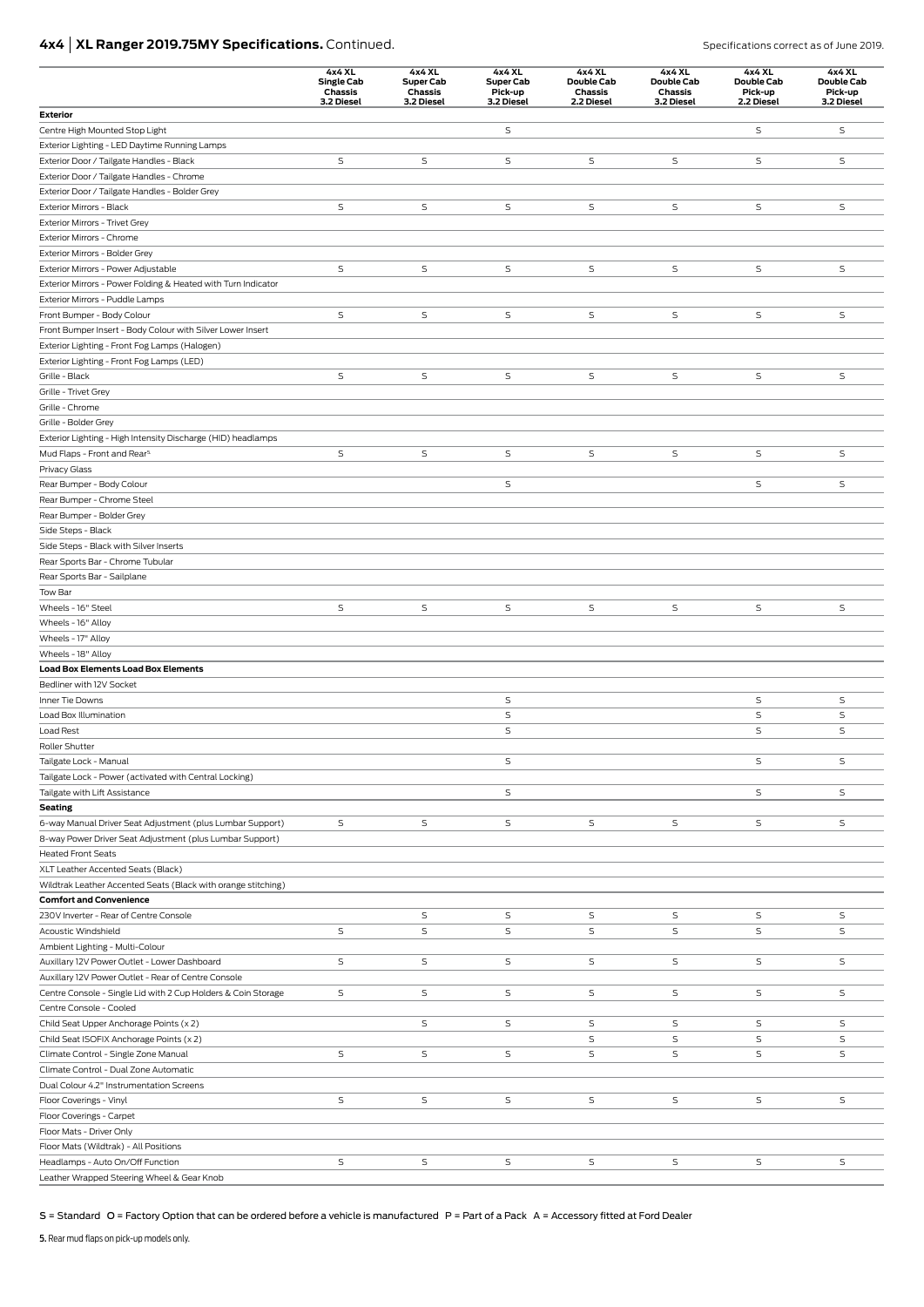# **4x4 | XL Ranger 2019.75MY Specifications.** Continued. Specifications correct as of June 2019.

|                                                                                                                                                                                                                                                          | 4x4 XL<br><b>Single Cab</b><br>Chassis<br>3.2 Diesel | 4x4 XL<br><b>Super Cab</b><br>Chassis<br>3.2 Diesel | 4x4 XL<br>Super Cab<br>Pick-up<br>3.2 Diesel | 4x4 XL<br>Double Cab<br>Chassis<br>2.2 Diesel | 4x4 XL<br>Double Cab<br>Chassis<br>3.2 Diesel | 4x4 XL<br>Double Cab<br>Pick-up<br>2.2 Diesel | 4x4 XL<br>Double Cab<br>Pick-up<br>3.2 Diesel |
|----------------------------------------------------------------------------------------------------------------------------------------------------------------------------------------------------------------------------------------------------------|------------------------------------------------------|-----------------------------------------------------|----------------------------------------------|-----------------------------------------------|-----------------------------------------------|-----------------------------------------------|-----------------------------------------------|
| Comfort and Convenience - Cont.                                                                                                                                                                                                                          |                                                      |                                                     |                                              |                                               |                                               |                                               |                                               |
| Power Front Windows (Auto Driver)                                                                                                                                                                                                                        | $\mathsf S$                                          | S                                                   | S                                            | S                                             | S                                             | S                                             | S                                             |
| Power Rear Windows                                                                                                                                                                                                                                       |                                                      |                                                     |                                              | S                                             | $\mathsf S$                                   | S                                             | S                                             |
| Rain Sensing Windscreen Wipers                                                                                                                                                                                                                           |                                                      |                                                     |                                              |                                               |                                               |                                               |                                               |
| Rear Window Defrost                                                                                                                                                                                                                                      | $\mathsf S$                                          | S                                                   | S                                            | S                                             | S                                             | S                                             | S                                             |
| Rear View Mirror - Manual Day/Night Inside                                                                                                                                                                                                               | $\mathsf S$                                          | S                                                   | $\mathsf S$                                  | S                                             | $\mathsf S$                                   | S                                             | S                                             |
| Rear View Mirror - Electrochromatic                                                                                                                                                                                                                      |                                                      |                                                     |                                              |                                               |                                               |                                               |                                               |
| <b>Audio And Communication</b>                                                                                                                                                                                                                           |                                                      |                                                     |                                              |                                               |                                               |                                               |                                               |
| 4.2" Colour Multi-Function Display                                                                                                                                                                                                                       | $\mathsf S$                                          | S                                                   | S                                            | S                                             | S                                             | S                                             | S                                             |
| 8" Colour Touch Screen                                                                                                                                                                                                                                   |                                                      |                                                     |                                              |                                               |                                               |                                               |                                               |
| 4 Speakers (2 Tweeters, 2 Woofers)                                                                                                                                                                                                                       | $\mathsf S$                                          |                                                     |                                              |                                               |                                               |                                               |                                               |
| 6 Speakers (2 Tweeters, 4 Woofers)                                                                                                                                                                                                                       |                                                      | S                                                   | S                                            | S                                             | S                                             | S                                             | S                                             |
| AM/FM Stereo Radio                                                                                                                                                                                                                                       | $\mathsf S$                                          | S                                                   | S                                            | S                                             | $\mathsf S$                                   | S                                             | S                                             |
| Apple CarPlay & Android Auto <sup>6.</sup>                                                                                                                                                                                                               |                                                      |                                                     |                                              |                                               |                                               |                                               |                                               |
| Bluetooth® with Phone/Audio Streaming <sup>7</sup>                                                                                                                                                                                                       | $\mathsf S$                                          | S                                                   | $\mathsf S$                                  | S                                             | $\mathsf S$                                   | S                                             | S                                             |
| CD Player (MP3 compatible)                                                                                                                                                                                                                               | $\mathsf S$                                          | S                                                   | S                                            | S                                             | S                                             | S                                             | S                                             |
| DAB+ Digital Radio                                                                                                                                                                                                                                       |                                                      |                                                     |                                              |                                               |                                               |                                               |                                               |
| Satellite Navigation with Traffic Message Channel <sup>8.</sup>                                                                                                                                                                                          |                                                      |                                                     |                                              |                                               |                                               |                                               |                                               |
| SYNC® with Voice-Activated Controls <sup>9.</sup>                                                                                                                                                                                                        | $\mathsf S$                                          | S                                                   | S                                            | S                                             | S                                             | S                                             | S                                             |
| SYNC®3 with Voice-Activated Controls <sup>9.</sup>                                                                                                                                                                                                       |                                                      |                                                     |                                              |                                               |                                               |                                               |                                               |
| USB Ports x 2                                                                                                                                                                                                                                            | $\mathsf S$                                          | S                                                   | S                                            | S                                             | $\mathsf S$                                   | S                                             | S                                             |
| <b>Safety, Security and Driver Assistance</b>                                                                                                                                                                                                            |                                                      |                                                     |                                              |                                               |                                               |                                               |                                               |
| 3 Point Lap Sash Seat Belt - All Positions                                                                                                                                                                                                               | $\mathsf S$                                          | S                                                   | S                                            | S                                             | $\mathsf S$                                   | S                                             | S                                             |
| Adaptive Cruise Control <sup>10.</sup>                                                                                                                                                                                                                   |                                                      |                                                     |                                              |                                               |                                               |                                               |                                               |
| Adjustable Speed Limiter                                                                                                                                                                                                                                 | $\mathsf S$<br>$\mathsf S$                           | S<br>S                                              | S<br>$\mathsf S$                             | S<br>S                                        | S<br>$\mathsf S$                              | S<br>S                                        | S<br>S                                        |
| Airbags - Driver and Front Passenger                                                                                                                                                                                                                     |                                                      |                                                     |                                              |                                               |                                               |                                               |                                               |
| Airbags - Front Seat Side<br>Airbags - Side Curtain (Full Length)                                                                                                                                                                                        | $\mathsf S$<br>S                                     | S<br>S                                              | $\mathsf S$<br>S                             | S<br>S                                        | $\mathsf S$<br>S                              | S<br>S                                        | $\mathsf S$<br>S                              |
|                                                                                                                                                                                                                                                          |                                                      |                                                     |                                              |                                               |                                               |                                               |                                               |
| Alarm with Perimeter, Interior Motion and<br>Vehicle Inclination Sensors                                                                                                                                                                                 |                                                      |                                                     |                                              |                                               |                                               |                                               |                                               |
| Anti-Lock Braking System (ABS) <sup>10.</sup>                                                                                                                                                                                                            | $\mathsf S$                                          | S                                                   | S                                            | S                                             | $\mathsf S$                                   | S                                             | $\mathsf S$                                   |
| Auto High Beam <sup>10.</sup>                                                                                                                                                                                                                            | $\mathsf S$                                          | S                                                   | S                                            | S                                             | $\mathsf S$                                   | S                                             | S                                             |
| Beltminder <sup>™</sup> - All Positions                                                                                                                                                                                                                  | $\mathsf S$                                          | $\mathsf S$                                         | $\mathsf S$                                  | S                                             | S                                             | S                                             | S                                             |
| Cruise Control                                                                                                                                                                                                                                           | $\mathsf S$                                          | S                                                   | $\mathsf S$                                  | S                                             | $\mathsf S$                                   | S                                             | S                                             |
| Driver Impairment Monitor <sup>10.</sup>                                                                                                                                                                                                                 | $\mathsf S$                                          | S                                                   | S                                            | S                                             | S                                             | S                                             | $\mathsf S$                                   |
| Dynamic Stability Control (DSC) <sup>10.</sup>                                                                                                                                                                                                           | $\mathsf S$                                          | S                                                   | $\mathsf S$                                  | S                                             | $\mathsf S$                                   | S                                             | $\mathsf S$                                   |
| Emergency Assistance <sup>11.</sup>                                                                                                                                                                                                                      | $\mathsf S$                                          | S                                                   | $\mathsf S$                                  | S                                             | $\mathsf S$                                   | S                                             | S                                             |
| <b>Emergency Brake Assist</b>                                                                                                                                                                                                                            | $\mathsf S$                                          | $\mathsf S$                                         | S                                            | S                                             | $\mathsf S$                                   | S                                             | $\mathsf S$                                   |
| Emergency Brake Light                                                                                                                                                                                                                                    | $\mathsf S$                                          | S                                                   | $\mathsf S$                                  | S                                             | $\mathsf S$                                   | S                                             | $\mathsf S$                                   |
| Hill Descent Control <sup>10.</sup>                                                                                                                                                                                                                      | $\mathsf S$                                          | S                                                   | $\mathsf S$                                  | S                                             | $\mathsf S$                                   | S                                             | S                                             |
| Hill Launch Assist <sup>10.</sup>                                                                                                                                                                                                                        | S                                                    | S                                                   | S                                            | $\mathsf S$                                   | S                                             | S                                             | S                                             |
| Lane Keeping Aid <sup>10.</sup>                                                                                                                                                                                                                          | S                                                    | S                                                   | S                                            | S                                             | S                                             | S                                             | $\sf S$                                       |
| Load Adaptive Control <sup>10.</sup>                                                                                                                                                                                                                     | S                                                    | S                                                   | S                                            | S                                             | S                                             | S                                             | S                                             |
| <b>MyKey®</b>                                                                                                                                                                                                                                            |                                                      |                                                     |                                              |                                               |                                               |                                               |                                               |
| Parking Sensors - Front                                                                                                                                                                                                                                  |                                                      |                                                     |                                              |                                               |                                               |                                               |                                               |
| Parking Sensors - Rear                                                                                                                                                                                                                                   |                                                      |                                                     | S                                            |                                               |                                               | S                                             | S                                             |
| Pre-Collision Assist - AEB with Pedestrian Detection <sup>10.</sup>                                                                                                                                                                                      | $\mathsf S$                                          | S                                                   | $\mathsf S$                                  | S                                             | S                                             | S                                             | $\mathsf S$                                   |
| Rear Differential - eLocking                                                                                                                                                                                                                             | $\mathsf S$                                          | S                                                   | S                                            | S                                             | S                                             | S                                             | S                                             |
| Rear View Camera                                                                                                                                                                                                                                         | А                                                    | А                                                   | S                                            | А                                             | А                                             | S                                             | S                                             |
| Remote Keyless Entry - 1 Fob Provided                                                                                                                                                                                                                    | $\mathsf S$                                          | S                                                   | $\mathsf S$                                  | S                                             | $\mathsf S$                                   | S                                             | S                                             |
| Roll Over Mitigation <sup>10.</sup>                                                                                                                                                                                                                      | $\mathsf S$                                          | S                                                   | S                                            | S                                             | S                                             | S                                             | S                                             |
| Semi-Auto Active Park Assist <sup>10.</sup>                                                                                                                                                                                                              |                                                      |                                                     |                                              |                                               |                                               |                                               |                                               |
| Smart Keyless Entry with Push Button Start - 2 Fobs Provided                                                                                                                                                                                             |                                                      |                                                     |                                              |                                               |                                               |                                               |                                               |
| Traction Control System <sup>10.</sup>                                                                                                                                                                                                                   | $\mathsf S$                                          | S                                                   | S                                            | S                                             | S                                             | S                                             | S                                             |
| Traffic Sign Recognition <sup>10.</sup>                                                                                                                                                                                                                  | $\mathsf S$                                          | S                                                   | S                                            | S                                             | S                                             | S                                             | S                                             |
| Trailer Sway Control <sup>10.</sup>                                                                                                                                                                                                                      | $\mathsf S$                                          | S                                                   | $\mathsf S$                                  | S                                             | S                                             | S                                             | S                                             |
| Tyre Pressure Monitoring System                                                                                                                                                                                                                          |                                                      |                                                     |                                              |                                               |                                               |                                               |                                               |
| <b>Regular Production Options</b>                                                                                                                                                                                                                        |                                                      |                                                     |                                              |                                               |                                               |                                               |                                               |
| Automatic Transmission                                                                                                                                                                                                                                   | $\circ$                                              | $\circ$                                             | S                                            | S                                             | $\circ$                                       | S                                             | O                                             |
| Black 18" Alloy Wheels                                                                                                                                                                                                                                   |                                                      |                                                     |                                              |                                               |                                               |                                               |                                               |
| SYNC®3 Pack, including: SYNC®39, 8" Touch Screen, Satellite<br>Navigation <sup>8</sup> , Dual 4.2" Instrument Screens, DAB+ Digital Radio,<br>Dual Zone Climate Control, Smart Keyless Entry with Push Button<br>Start, Chrome Exterior Grille & Handles |                                                      |                                                     |                                              |                                               |                                               |                                               |                                               |
| XLT Leather Accented Seats                                                                                                                                                                                                                               |                                                      |                                                     |                                              |                                               |                                               |                                               |                                               |
| XLT Tech Pack, including: Adaptive Cruise Control <sup>10</sup> ,<br>Semi Auto Active Park Assist <sup>10.</sup>                                                                                                                                         |                                                      |                                                     |                                              |                                               |                                               |                                               |                                               |
| Prestige Paint                                                                                                                                                                                                                                           | O                                                    | O                                                   | $\circ$                                      | O                                             | O                                             | O                                             | O                                             |

#### S = Standard O = Factory Option that can be ordered before a vehicle is manufactured P = Part of a Pack A = Accessory fitted at Ford Dealer

6. Apple CarPlay / Android Auto requires phone with compatible version of Apple iOS / Android™ (as applicable), active data service, and connection cable (sold separately). SYNC® does not control Apple CarPlay / Android A countries. Android Auto and Google Maps are trademarks of Google Inc. Ford Applink® is available on selected SYNC® models and is compatible with select smartphone platforms. Warning: Local laws prohibit some phone function an arrangement with Intelematics Australia Pty Ltd (Intelematics). The ongoing provision of this feature cannot be guaranteed if Ford's arrangements with Intelematics cease for any reason. 9. Not all SYNC® and SYNC®3 featu compatible with all phones. For compatibility, see ford.com.au/sync. 10. Driver-assist features are supplemental and do not replace the driver's attention, judgment and need to control the vehicle. May not operate in some road conditions (including at certain speeds) or adverse weather. II. Emergency Assistance feature needs a paired and in range mobile phone. Can activate in the event of a crash which deploys an airbag or activates the fue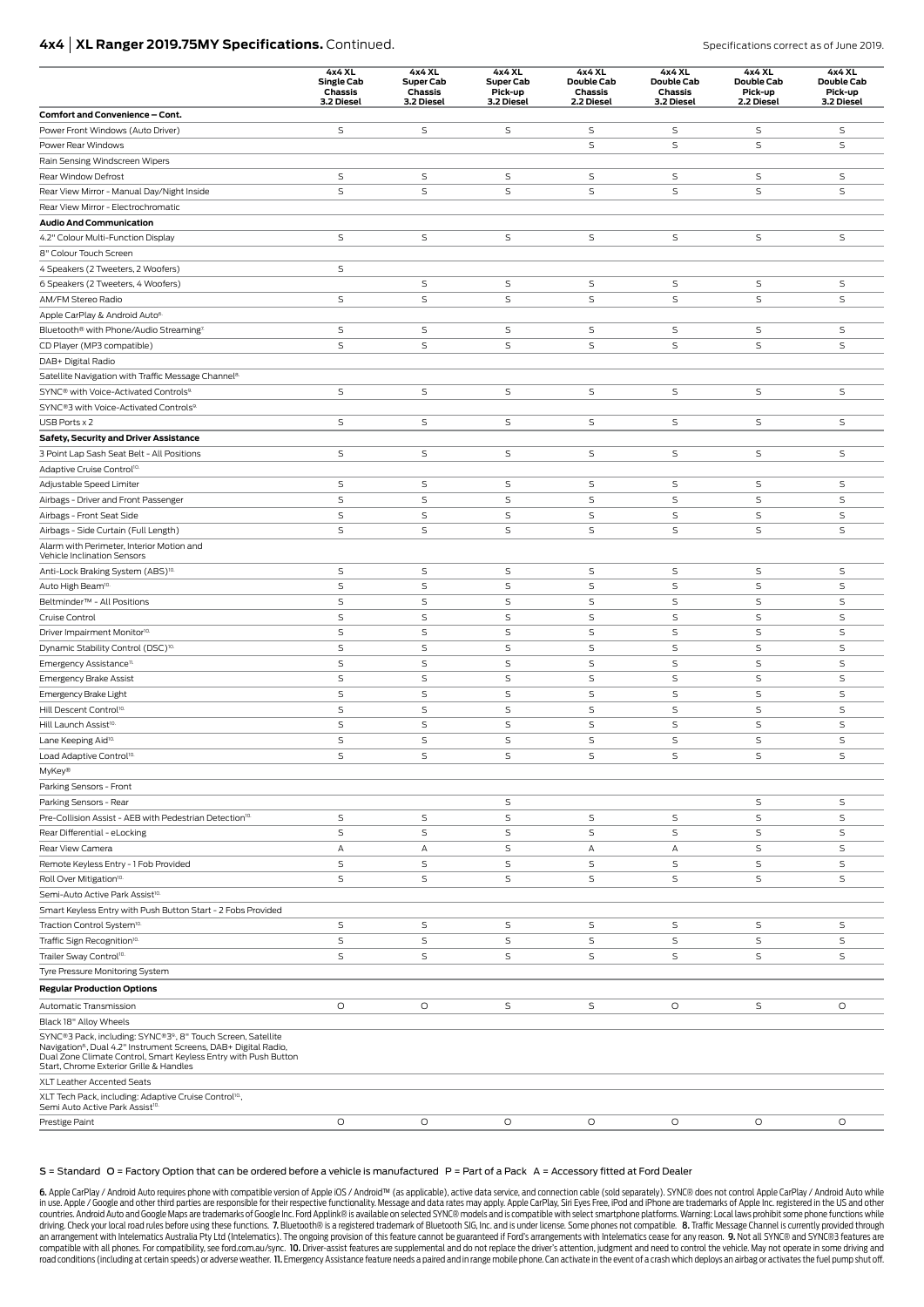### **4x4 | XLS, XLT, WILDTRAK Ranger 2019.75MY Specifications. Specifications Correct as of June 2019.**

|                                                        | 4x4 XLS<br>Double Cab<br>Pick-up                | 4x4 XLT<br><b>Super Cab</b><br>Pick-up          | 4x4 XLT<br><b>Super Cab</b><br>Pick-up          | 4x4 XLT<br>Double Cab<br>Pick-up                                                                                | 4x4 XLT<br>Double Cab<br>Pick-up                | 4x4 Wildtrak<br>Double Cab<br>Pick-up | 4x4 Wildtrak<br>Double Cab<br>Pick-up           |
|--------------------------------------------------------|-------------------------------------------------|-------------------------------------------------|-------------------------------------------------|-----------------------------------------------------------------------------------------------------------------|-------------------------------------------------|---------------------------------------|-------------------------------------------------|
|                                                        | 3.2 Diesel                                      | 3.2 Diesel                                      | 2.0 Diesel                                      | 3.2 Diesel                                                                                                      | 2.0 Diesel                                      | 3.2 Diesel                            | 2.0 Diesel                                      |
| Engine<br>Engine Type                                  | Inline 5 Cylinder                               | Inline 5 Cylinder                               | Inline 4 Cylinder                               | Inline 5 Cylinder                                                                                               | Inline 4 Cylinder                               | Inline 5 Cylinder                     | Inline 4 Cylinder                               |
| Engine Size (cm <sup>3</sup> )                         | 3198                                            | 3198                                            | 1996                                            | 3198                                                                                                            | 1996                                            | 3198                                  | 1996                                            |
| Compression Ratio                                      | 15.7:1                                          | 15.7:1                                          | 16:1                                            | 15.7:1                                                                                                          | 16:1                                            | 15.7:1                                | 16:1                                            |
| Maximum Power                                          |                                                 |                                                 |                                                 | 147kW @ 3000rpm 147kW @ 3000rpm 157kW @ 3750rpm 147kW @ 3000rpm 157kW @ 3750rpm 147kW @ 3000rpm 157kW @ 3750rpm |                                                 |                                       |                                                 |
|                                                        | 470Nm @                                         | 470Nm @                                         | 500Nm@                                          | 470Nm @                                                                                                         | 500Nm@                                          | 470Nm @                               | 500Nm@                                          |
| Maximum Torque                                         | 1750-2500rpm                                    | 1750-2500rpm                                    | 1750-2000rpm                                    | 1750-2500rpm                                                                                                    | 1750-2000rpm                                    | 1750-2500rpm                          | 1750-2000rpm                                    |
| No. of Valves                                          | 20                                              | 20                                              | 16                                              | 20                                                                                                              | 16                                              | 20                                    | 16                                              |
| Bore x Stroke (mm)                                     | 89.9 x 100.76                                   | 89.9 x 100.76                                   | 84 x 90                                         | 89.9 x 100.76                                                                                                   | 84 x 90                                         | 89.9 x 100.76<br>Turbocharged         | 84 x 90                                         |
| Fuel Management System                                 | Turbocharged<br>direct common<br>rail injection | Turbocharged<br>direct common<br>rail injection | Turbocharged<br>direct common<br>rail injection | Turbocharged<br>direct common<br>rail injection                                                                 | Turbocharged<br>direct common<br>rail injection | direct common<br>rail injection       | Turbocharged<br>direct common<br>rail injection |
| <b>Transmissions/Ratios</b>                            |                                                 |                                                 |                                                 |                                                                                                                 |                                                 |                                       |                                                 |
| 6-speed manual transmission                            | S                                               |                                                 |                                                 | S                                                                                                               |                                                 | S                                     |                                                 |
| 6-speed automatic transmission                         | O                                               | S                                               |                                                 | O                                                                                                               |                                                 | O                                     |                                                 |
| 10-speed automatic transmission                        |                                                 |                                                 | $\mathsf S$                                     |                                                                                                                 | $\mathsf S$                                     |                                       | S                                               |
| Fuel                                                   |                                                 |                                                 |                                                 |                                                                                                                 |                                                 |                                       |                                                 |
| Combined Fuel Economy (L/100km) (Manual) <sup>1.</sup> | 8.3                                             |                                                 |                                                 | 8.4                                                                                                             |                                                 | 8.4                                   |                                                 |
| CO <sub>2</sub> Emissions (g/km) (Manual) <sup>1</sup> | 218                                             |                                                 |                                                 | 221                                                                                                             |                                                 | 221                                   |                                                 |
| Combined Fuel Economy (L/100km) (Auto) <sup>1.</sup>   | 8.9                                             | 8.7                                             | 7.4                                             | 8.9                                                                                                             | 7.4                                             | 8.9                                   | 7.4                                             |
| CO <sub>2</sub> Emissions (g/km) (Auto) <sup>1.</sup>  | 234                                             | 229                                             | 195                                             | 234                                                                                                             | 195                                             | 234                                   | 195                                             |
| Fuel Tank Capacity (L)                                 | 80                                              | 80                                              | 80                                              | 80                                                                                                              | 80                                              | 80                                    | 80                                              |
| Fuel Type                                              | Diesel                                          | Diesel                                          | Diesel                                          | Diesel                                                                                                          | Diesel                                          | Diesel                                | Diesel                                          |
| Pick-up Box Dimensions (mm)                            |                                                 |                                                 |                                                 |                                                                                                                 |                                                 |                                       |                                                 |
| Height - at centreline of axle                         | 511                                             | 511                                             | 511                                             | 511                                                                                                             | 511                                             | 511                                   | 511                                             |
| Height - floor height to ground                        | 835                                             | 840                                             | 840                                             | 840                                                                                                             | 840                                             | 840                                   | 840                                             |
| Length - at floor                                      | 1549                                            | 1847                                            | 1847                                            | 1549                                                                                                            | 1549                                            | 1549                                  | 1549                                            |
| Length - top of box                                    | 1485                                            | 1783                                            | 1783                                            | 1485                                                                                                            | 1485                                            | 1485                                  | 1485                                            |
| Width - between wheelhouses                            | 1139                                            | 1139                                            | 1139                                            | 1139                                                                                                            | 1139                                            | 1139                                  | 1139                                            |
| Width - pick-up box                                    | 1560                                            | 1560                                            | 1560                                            | 1560                                                                                                            | 1560                                            | 1560                                  | 1560                                            |
| Width - rear opening                                   | 1330                                            | 1330                                            | 1330                                            | 1330                                                                                                            | 1330                                            | 1330                                  | 1330                                            |
| <b>Exterior Dimensions (mm)</b>                        |                                                 |                                                 |                                                 |                                                                                                                 |                                                 |                                       |                                                 |
| Length - with rear bumper (where fitted)               | 5382                                            | 5446                                            | 5446                                            | 5446                                                                                                            | 5446                                            | 5446                                  | 5446                                            |
| Width - exterior mirors extended                       | 2163                                            | 2163                                            | 2163                                            | 2163                                                                                                            | 2163                                            | 2163                                  | 2163                                            |
| Width - exterior mirrors folded                        | 1977                                            | 1977                                            | 1977                                            | 1977                                                                                                            | 1977                                            | 1977                                  | 1977                                            |
| Width - excluding mirrors                              | 1867                                            | 1867                                            | 1867                                            | 1867                                                                                                            | 1867                                            | 1867                                  | 1867                                            |
| Height                                                 | 1815                                            | 1810                                            | 1810                                            | 1821                                                                                                            | 1821                                            | 1848                                  | 1848                                            |
| Overhang - Front                                       | 928                                             | 928                                             | 928                                             | 928                                                                                                             | 928                                             | 928                                   | 928                                             |
| Overhang - Rear                                        | 1234                                            | 1226                                            | 1226                                            | 1226                                                                                                            | 1226                                            | 1226                                  | 1226                                            |
| Track - Front and Rear                                 | 1560                                            | 1560                                            | 1560                                            | 1560                                                                                                            | 1560                                            | 1560                                  | 1560                                            |
| Wheelbase                                              | 3220                                            | 3220                                            | 3220                                            | 3220                                                                                                            | 3220                                            | 3220                                  | 3220                                            |
| Ground Clearance (unladen, mm)                         | 232                                             | 237                                             | 237                                             | 237                                                                                                             | 237                                             | 237                                   | 237                                             |
| Wading Depth (mm)                                      | 800                                             | 800                                             | 800                                             | 800                                                                                                             | 800                                             | 800                                   | 800                                             |
| Approach Angle (unladen, degrees)                      | 28                                              | 29                                              | 29                                              | 29                                                                                                              | 29                                              | 29                                    | 29                                              |
| Departure Angle (unladen, degrees)                     | 27                                              | 21                                              | 21                                              | 21                                                                                                              | 21                                              | 21                                    | 21                                              |
| measured to:                                           |                                                 |                                                 |                                                 |                                                                                                                 |                                                 |                                       |                                                 |
| a) rear bumper on XL Pick-up models,                   |                                                 |                                                 |                                                 |                                                                                                                 |                                                 |                                       |                                                 |
| b) spare tyre on XL Cab Chassis models,                |                                                 |                                                 |                                                 |                                                                                                                 |                                                 |                                       |                                                 |
| c) tow bar on XLT and Wildtrak models                  |                                                 |                                                 |                                                 |                                                                                                                 |                                                 |                                       |                                                 |
| Ramp Breakover Angle (degrees)                         | 24                                              | 25                                              | 25                                              | 25                                                                                                              | 25                                              | 25                                    | 25                                              |
| Turning Circle - Kerb to Kerb (m)                      | 12.7                                            | 12.7                                            | 12.7                                            | 12.7                                                                                                            | 12.7                                            | 12.7                                  | 12.7                                            |
| Interior Dimensions (mm)                               |                                                 |                                                 |                                                 |                                                                                                                 |                                                 |                                       |                                                 |
| 2nd Row Headroom                                       | 986                                             | 938                                             | 938                                             | 986                                                                                                             | 986                                             | 986                                   | 986                                             |
| 2nd Row Legroom                                        | 902                                             | 796                                             | 796                                             | 902                                                                                                             | 902                                             | 902                                   | 902                                             |
| 2nd Row Shoulder Room                                  | 1430                                            | 1400                                            | 1400                                            | 1430                                                                                                            | 1430                                            | 1430                                  | 1430                                            |
| Front Headroom                                         | 1022                                            | 1024                                            | 1024                                            | 1022                                                                                                            | 1022                                            | 1022                                  | 1022                                            |
| Front Legroom                                          | 1058                                            | 1058                                            | 1058                                            | 1058                                                                                                            | 1058                                            | 1058                                  | 1058                                            |
| Front Shoulder Room                                    | 1440                                            | 1440                                            | 1440                                            | 1440                                                                                                            | 1440                                            | 1440                                  | 1440                                            |
| <b>Vehicle Masses (kg)</b>                             |                                                 |                                                 |                                                 |                                                                                                                 |                                                 |                                       |                                                 |
| Kerb Weight - Total <sup>2</sup>                       | 2191(M) / 2209(A)                               | 2178                                            | 2146                                            | 2212(M) / 2230(A)                                                                                               | 2197                                            | 2260(M) / 2278(A)                     | 2246                                            |
| Kerb Weight - Front Axle <sup>2.</sup>                 | 1226(M) / 1244(A)                               | 1238                                            | 1212                                            | 1232(M) / 1250(A)                                                                                               | 1218                                            | 1241(M) / 1259(A)                     | 1226                                            |
| Kerb Weight - Rear Axle <sup>2.</sup>                  | 965                                             | 940                                             | 934                                             | 980                                                                                                             | 979                                             | 1019                                  | 1020                                            |
| Payload <sup>4.</sup>                                  | 1009(M) / 991(A)                                | 1022                                            | 1054                                            | 988(M) / 970(A)                                                                                                 | 1003                                            | 940(M) / 922(A)                       | 954                                             |
| Gross Vehicle Mass                                     | 3200                                            | 3200                                            | 3200                                            | 3200                                                                                                            | 3200                                            | 3200                                  | 3200                                            |
| Gross Combined Mass                                    | 6000                                            | 6000                                            | 6000                                            | 6000                                                                                                            | 6000                                            | 6000                                  | 6000                                            |
| Maximum Braked Towing Capacity <sup>3.</sup>           | 3500                                            | 3500                                            | 3500                                            | 3500                                                                                                            | 3500                                            | 3500                                  | 3500                                            |
| Maximum Axle Load - Front                              | 1480                                            | 1480                                            | 1480                                            | 1480                                                                                                            | 1480                                            | 1480                                  | 1480                                            |
| Maximum Axle Load - Rear                               | 1850                                            | 1850                                            | 1850                                            | 1850                                                                                                            | 1850                                            | 1850                                  | 1850                                            |

#### S = Standard O = Factory Option that can be ordered before a vehicle is manufactured P = Part of a Pack A = Accessory fitted at Ford Dealer

1. Fuel consumption and emissions as per ADR 81/02 (combined cycle) and to be used for vehicle comparison purposes only. It is unlikely that these fuel consumption and emissions figures will be achieved in real world drivi Actual fuel consumption and emissions will depend on many factors including the driver's habits, prevailing conditions and the vehicle's equipment, condition and use. 2. Kerb Weight includes the vehicle with a full tank of occupants, luggage or cargo and with all standard equipment. Additional weight of optional features must be taken into account when calculating kerb weight. Vehicle dimensions/weights are approximate and subject to individ variances. Vehicles should be weighed before adding additional load, accessories or towing a trailer to ensure the maximum Gross Vehicle Mass (GVM) and Gross Combined Mass (GCM) are not exceeded. On variants where both a 6 Mass minus the kerb mass. Payload is the maximum combined value of occupants, cargo, added options, added structures and tow ball download (when towing). GVM must not be exceeded.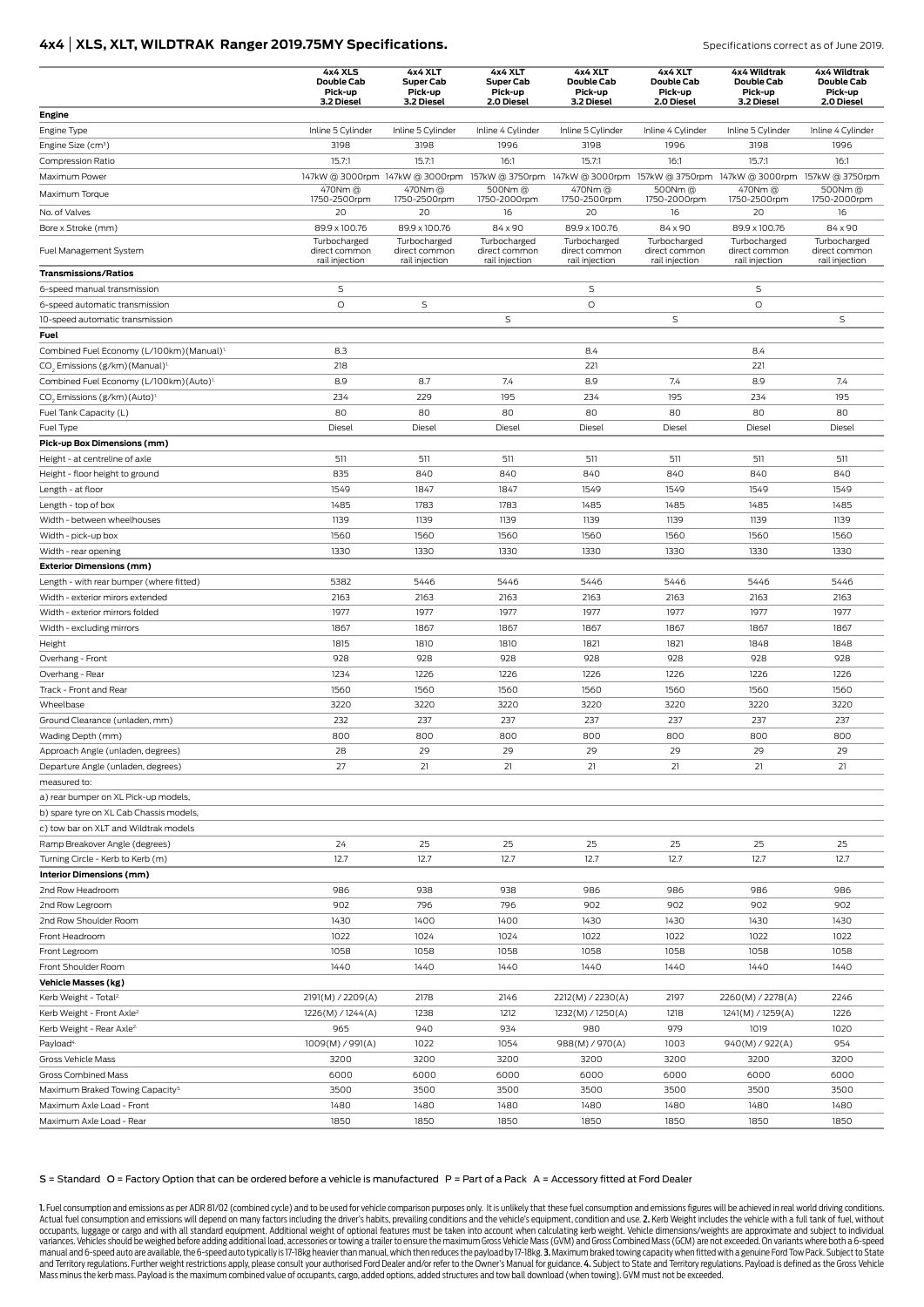# **4x4 | XLS, XLT, WILDTRAK Ranger 2019.75MY Specifications.** Continued. Specifications correct as of June 2019.

|                                                                                                  | 4x4 XLS<br>Double Cab<br>Pick-up<br>3.2 Diesel | 4x4 XLT<br><b>Super Cab</b><br>Pick-up<br>3.2 Diesel | 4x4 XLT<br>Super Cab<br>Pick-up<br>2.0 Diesel | 4x4 XLT<br><b>Double Cab</b><br>Pick-up<br>3.2 Diesel | 4x4 XLT<br>Double Cab<br>Pick-up<br>2.0 Diesel | 4x4 Wildtrak<br>Double Cab<br>Pick-up<br>3.2 Diesel | 4x4 Wildtrak<br>Double Cab<br>Pick-up<br>2.0 Diesel |
|--------------------------------------------------------------------------------------------------|------------------------------------------------|------------------------------------------------------|-----------------------------------------------|-------------------------------------------------------|------------------------------------------------|-----------------------------------------------------|-----------------------------------------------------|
| Exterior                                                                                         |                                                |                                                      |                                               |                                                       |                                                |                                                     |                                                     |
| Centre High Mounted Stop Light                                                                   | S                                              | S                                                    | S                                             | S                                                     | S                                              | S                                                   | S                                                   |
| Exterior Lighting - LED Daytime Running Lamps                                                    |                                                | S                                                    | S                                             | S                                                     | S                                              | S                                                   | S                                                   |
| Exterior Door / Tailgate Handles - Black                                                         | S                                              |                                                      |                                               |                                                       |                                                |                                                     |                                                     |
| Exterior Door / Tailgate Handles - Chrome                                                        | P                                              | S                                                    | S                                             | S                                                     | $\mathsf S$                                    |                                                     |                                                     |
| Exterior Door / Tailgate Handles - Bolder Grey                                                   |                                                |                                                      |                                               |                                                       |                                                | S                                                   | $\mathsf S$                                         |
| Exterior Mirrors - Black                                                                         |                                                |                                                      |                                               |                                                       |                                                |                                                     |                                                     |
| Exterior Mirrors - Trivet Grey                                                                   | S                                              |                                                      |                                               |                                                       |                                                |                                                     |                                                     |
| Exterior Mirrors - Chrome                                                                        |                                                | S                                                    | S                                             | S                                                     | S                                              |                                                     |                                                     |
| Exterior Mirrors - Bolder Grey                                                                   | S                                              |                                                      |                                               |                                                       | $\mathsf S$                                    | S<br>S                                              | S<br>S                                              |
| Exterior Mirrors - Power Adjustable                                                              |                                                | S<br>S                                               | S<br>S                                        | S<br>S                                                | S                                              | S                                                   | S                                                   |
| Exterior Mirrors - Power Folding & Heated with Turn Indicator<br>Exterior Mirrors - Puddle Lamps |                                                |                                                      |                                               |                                                       |                                                | S                                                   | S                                                   |
| Front Bumper - Body Colour                                                                       | $\mathsf S$                                    | S                                                    | $\mathsf S$                                   | S                                                     | $\mathsf S$                                    | S                                                   | S                                                   |
| Front Bumper Insert - Body Colour with Silver Lower Insert                                       |                                                |                                                      |                                               |                                                       |                                                | S                                                   | S                                                   |
| Exterior Lighting - Front Fog Lamps (Halogen)                                                    | S                                              | S                                                    | S                                             | S                                                     | S                                              |                                                     |                                                     |
| Exterior Lighting - Front Fog Lamps (LED)                                                        |                                                |                                                      |                                               |                                                       |                                                | S                                                   | $\mathsf S$                                         |
| Grille - Black                                                                                   |                                                |                                                      |                                               |                                                       |                                                |                                                     |                                                     |
| Grille - Trivet Grey                                                                             | $\mathsf S$                                    |                                                      |                                               |                                                       |                                                |                                                     |                                                     |
| Grille - Chrome                                                                                  | P                                              | S                                                    | S                                             | S                                                     | $\mathsf S$                                    |                                                     |                                                     |
| Grille - Bolder Grey                                                                             |                                                |                                                      |                                               |                                                       |                                                | S                                                   | $\mathsf S$                                         |
| Exterior Lighting - High Intensity Discharge (HID) headlamps                                     |                                                | S                                                    | S                                             | S                                                     | S                                              | S                                                   | $\mathsf S$                                         |
| Mud Flaps - Front and Rear <sup>5.</sup>                                                         | $\mathsf S$                                    | S                                                    | S                                             | S                                                     | S                                              | S                                                   | $\mathsf S$                                         |
| Privacy Glass                                                                                    |                                                | S                                                    | $\mathsf S$                                   | S                                                     | $\mathsf S$                                    | S                                                   | $\mathsf S$                                         |
| Rear Bumper - Body Colour                                                                        | S                                              |                                                      |                                               |                                                       |                                                |                                                     |                                                     |
| Rear Bumper - Chrome Steel                                                                       |                                                | S                                                    | S                                             | S                                                     | S                                              |                                                     |                                                     |
| Rear Bumper - Bolder Grey                                                                        |                                                |                                                      |                                               |                                                       |                                                | S                                                   | S                                                   |
| Side Steps - Black                                                                               |                                                |                                                      | S                                             | S                                                     | S                                              |                                                     |                                                     |
| Side Steps - Black with Silver Inserts                                                           |                                                |                                                      |                                               |                                                       |                                                | S                                                   | S                                                   |
| Rear Sports Bar - Chrome Tubular                                                                 |                                                | S                                                    | S                                             | S                                                     | S                                              |                                                     |                                                     |
| Rear Sports Bar - Sailplane                                                                      |                                                |                                                      |                                               |                                                       |                                                | S                                                   | S                                                   |
| Tow Bar                                                                                          |                                                | S                                                    | S                                             | S                                                     | S                                              | S                                                   | S                                                   |
| Wheels - 16" Steel                                                                               |                                                |                                                      |                                               |                                                       |                                                |                                                     |                                                     |
| Wheels - 16" Alloy                                                                               | S                                              |                                                      |                                               |                                                       |                                                |                                                     |                                                     |
| Wheels - 17" Alloy                                                                               |                                                | S                                                    | S                                             | S                                                     | S                                              |                                                     |                                                     |
| Wheels - 18" Alloy                                                                               |                                                |                                                      |                                               | O                                                     | $\circ$                                        | S                                                   | $\mathsf S$                                         |
| <b>Load Box Elements Load Box Elements</b>                                                       |                                                |                                                      |                                               |                                                       |                                                |                                                     |                                                     |
| Bedliner with 12V Socket                                                                         |                                                | S                                                    | S                                             | $\mathsf S$                                           | S                                              | S                                                   | S                                                   |
| Inner Tie Downs                                                                                  | S                                              | S                                                    | S                                             | S                                                     | $\mathsf S$                                    | S                                                   | S                                                   |
| Load Box Illumination                                                                            | S                                              | S                                                    | S                                             | $\mathsf S$                                           | $\mathsf S$                                    | S                                                   | S                                                   |
| Load Rest                                                                                        | S                                              |                                                      |                                               |                                                       |                                                |                                                     |                                                     |
| Roller Shutter                                                                                   |                                                |                                                      |                                               |                                                       |                                                | S                                                   | S                                                   |
| Tailgate Lock - Manual                                                                           | S                                              | S                                                    | S                                             | S                                                     | S                                              |                                                     |                                                     |
| Tailgate Lock - Power (activated with Central Locking)                                           | S                                              |                                                      | S                                             |                                                       | S                                              | S<br>S                                              | S<br>S                                              |
| Tailgate with Lift Assistance                                                                    |                                                | S                                                    |                                               | S                                                     |                                                |                                                     |                                                     |
| <b>Seating</b><br>6-way Manual Driver Seat Adjustment (plus Lumbar Support)                      | S                                              | S                                                    | S                                             | S                                                     | S                                              |                                                     |                                                     |
| 8-way Power Driver Seat Adjustment (plus Lumbar Support)                                         |                                                |                                                      |                                               |                                                       |                                                | S                                                   | S                                                   |
| <b>Heated Front Seats</b>                                                                        |                                                |                                                      |                                               |                                                       |                                                | S                                                   | S                                                   |
| XLT Leather Accented Seats (Black)                                                               |                                                |                                                      |                                               | O                                                     | $\circ$                                        |                                                     |                                                     |
| Wildtrak Leather Accented Seats (Black with orange stitching)                                    |                                                |                                                      |                                               |                                                       |                                                | S                                                   | S                                                   |
| <b>Comfort and Convenience</b>                                                                   |                                                |                                                      |                                               |                                                       |                                                |                                                     |                                                     |
| 230V Inverter - Rear of Centre Console                                                           | S                                              | S                                                    | S                                             | S                                                     | S                                              | S                                                   | S                                                   |
| Acoustic Windshield                                                                              | $\mathsf S$                                    | S                                                    | S                                             | S                                                     | $\mathsf S$                                    | S                                                   | S                                                   |
| Ambient Lighting - Multi-Colour                                                                  |                                                |                                                      |                                               |                                                       |                                                | S                                                   | S                                                   |
| Auxillary 12V Power Outlet - Lower Dashboard                                                     | S                                              | S                                                    | S                                             | S                                                     | S                                              | S                                                   | S                                                   |
| Auxillary 12V Power Outlet - Rear of Centre Console                                              |                                                | S                                                    | S                                             | S                                                     | S                                              | S                                                   | S                                                   |
| Centre Console - Single Lid with 2 Cup Holders & Coin Storage                                    | S                                              | S                                                    | $\mathsf S$                                   | S                                                     | $\mathsf S$                                    | S                                                   | S                                                   |
| Centre Console - Cooled                                                                          |                                                | S                                                    | S                                             | S                                                     | S                                              | S                                                   | S                                                   |
| Child Seat Upper Anchorage Points (x 2)                                                          | S                                              | S                                                    | S                                             | S                                                     | S                                              | S                                                   | S                                                   |
| Child Seat ISOFIX Anchorage Points (x 2)                                                         | S                                              |                                                      |                                               | S                                                     | S                                              | S                                                   | S                                                   |
| Climate Control - Single Zone Manual                                                             | S                                              |                                                      |                                               |                                                       |                                                |                                                     |                                                     |
| Climate Control - Dual Zone Automatic                                                            | P                                              | S                                                    | S                                             | S                                                     | S                                              | S                                                   | S                                                   |
| Dual Colour 4.2" Instrumentation Screens                                                         | P                                              | S                                                    | S                                             | S                                                     | S                                              | S                                                   | S                                                   |
| Floor Coverings - Vinyl                                                                          |                                                |                                                      |                                               |                                                       |                                                |                                                     |                                                     |
| Floor Coverings - Carpet                                                                         | S                                              | S                                                    | S                                             | S                                                     | S                                              | S                                                   | S                                                   |
| Floor Mats - Driver Only                                                                         | S                                              | S                                                    | S                                             | S                                                     | $\mathsf S$                                    |                                                     |                                                     |
| Floor Mats (Wildtrak) - All Positions                                                            |                                                |                                                      |                                               |                                                       |                                                | S                                                   | S                                                   |
| Headlamps - Auto On/Off Function                                                                 | S                                              | S                                                    | S                                             | S                                                     | S                                              | S                                                   | S                                                   |
| Leather Wrapped Steering Wheel & Gear Knob                                                       |                                                | S                                                    | S                                             | S                                                     | $\mathsf S$                                    | S                                                   | S                                                   |

S = Standard O = Factory Option that can be ordered before a vehicle is manufactured P = Part of a Pack A = Accessory fitted at Ford Dealer

5. Rear mud flaps on pick-up models only.